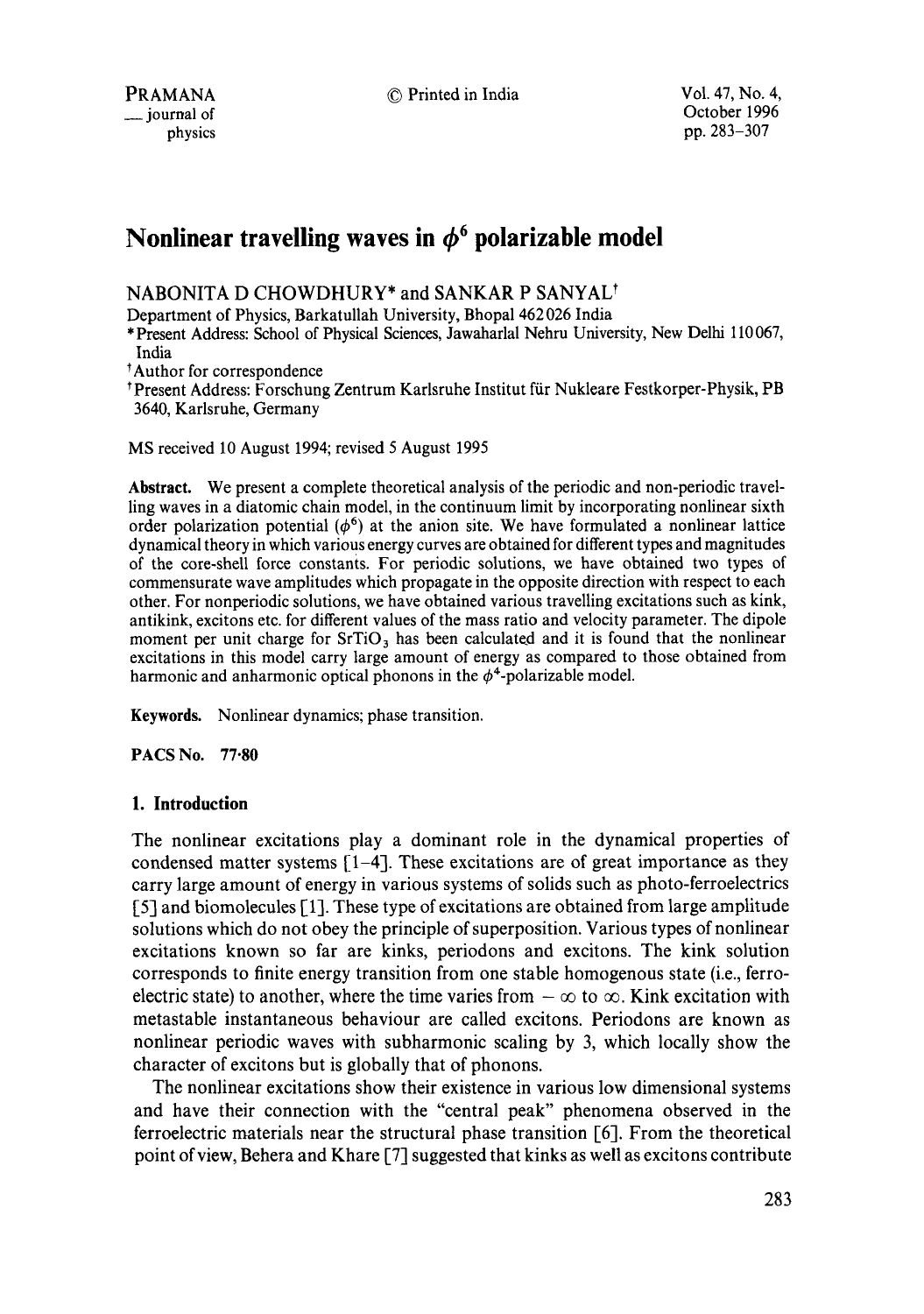to the formation of the central peak. Periodons play a role in photo induced effects in ferroelectrics, which suggests their applications to biological systems where nonlinear and nearly loss-free cooperative phenomena such as "active transport" are understood [5]. For the description of the nonlinear dynamical properties of ferroelectrics, a simple diatomic shell model was introduced [2], in terms of strongly anisotropic polarizability of the oxygen and chalcogenide ions which experience a configurationally unstable nonlinear electron-phonon interactions between its core and shell. In the self-consistent phonon approximation, the dynamical properties like soft mode, dielectric constant and phonon dispersion curves are fairly described well in the  $\phi^4$ -polarizability model [1–3]. In one-dimensional picture, exact nonlinear solutions are obtained by Buttner and Bilz [3]. They have also obtained nonlinear periodic solutions (periodons), in addition to the static solutions of kink type. Exact nonlinear travelling wave solutions in the continuum limit are obtained in the ferroelectrics by Benedek *et al* [4]. They have solved the equation of motion of a diatomic chain, considering fourth order ( $\phi^4$ ) on-site polarization potential at anion and found the existence of kinks and domain walls. This type of analysis of the travelling wave solutions in the continuum limit helps in the understanding of the nonlinear periodic and nonperiodic excitations.

In the present paper we intend to present the classification and analysis of the travelling wave solutions in a diatomic lattice, in the continuum limit for an anharmonic sixth order polarization potential  $(\phi^6)$  at the anion site. The present work is highly motivated by the experimental facts on certain optical crystals. Adair *et al* [8] have experimentally measured the nonlinear refractive indices in a large number of optical crystals by using the technique of nearly degenerate three wave mixing. The nonlinear refractive index in a crystal arises from the contributions of intraionic and interionic nonlinear polarizations, which gives a very high value of nonlinear dipole moment. For ferroelectric system i.e.,  $SrTiO<sub>3</sub>$ , they have measured the nonlinear refractive index as  $26.7(10^{-19}$  esu) which is a very large value as compared to linear index data i.e.,  $2.31(1.06 \,\mu\text{m})$ . The hyperpolarizability of oxygen ion is responsible for high value of refractive index. We have used the  $\phi^6$  polarizable potential to understand the high value of refractive indices in ferroelectrics, in terms of the nonlinear travelling waves.

We have considered a model of the one-dimensional diatomic lattice with harmonic coupling between neighbouring sites and anharmonic on-site potential at the polarizable ion as [9]

$$
V_p(\mathbf{w}_{1,n}) = \sum_{n} \left[ \frac{1}{2} g_2 w_{1,n}^2 + \frac{1}{m+2} g_4 w_{1,n}^{m+2} + \frac{1}{2m+2} g_6 w_{1,n}^{2m+2} \right]
$$
 (1)

with  $m = 2$ . We have started our analytical analysis by first calculating the potential energy of the anharmonic oscillator at the turning point  $w_0$  for different choices of core-shell force constants i.e., (I)  $g_2 > 0$ ,  $g_4 > 0$ ,  $g_6 > 0$  (II)  $g_2 < 0$ ,  $g_6 < 0$ ,  $g_4 > 0$  (III)  $g_2 > 0$ ,  $g_6 > 0$ ,  $g_4 < 0$  for  $g_2 <$ ,  $> 2f$  and  $g_4 >$ ,  $=$ ,  $< 4g_2g_6$ . By noticing the variation of energy with displacement coordinate under the conditions mentioned above, we select only case (II) i.e.,  $g_2 < 2f$  and  $g_4^2 = 4g_2g_6$  for investigating the travelling wave. This potential in case (II) leads to negative value for large  $w_{1,n}$ , but the harmonic intra-site potential of the diatomic lattice  $(V_L)$  stabilizes the potential  $V_p(w_{1,n})$ . The total potential is the sum of polarization (on-site)  $(V_p)$  and harmonic (intra-site)  $(V_L)$  potential, which now have a finite energy solution and remain valid for all the conditions. In this case,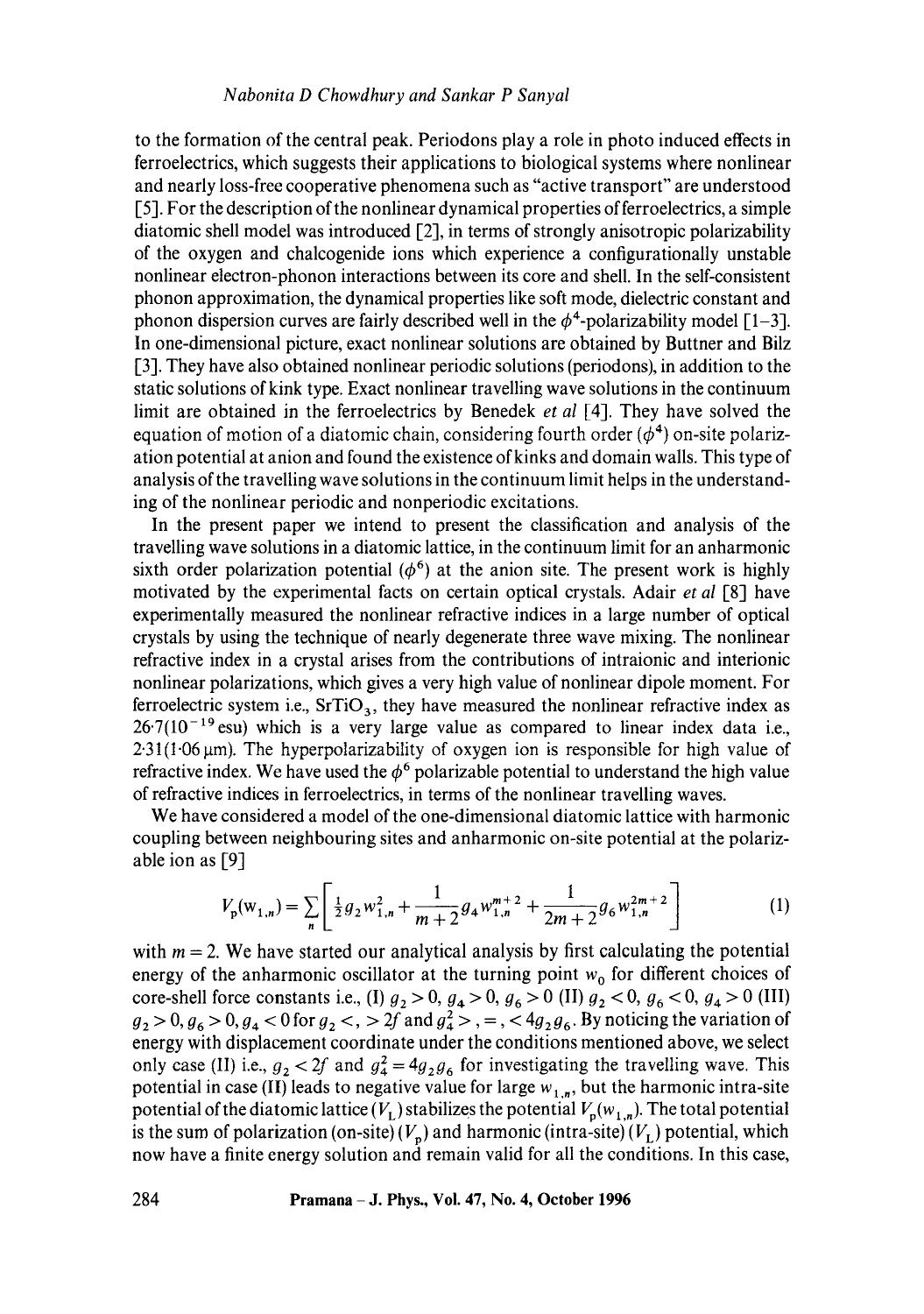the energy structure develops a double well, similar to the double well obtained in  $\phi^4$ model for  $g_2 < 0$  and  $g_4 > 0$ . The only difference arise at the minima position where the energy remains degenerate for three displacements which are close to each other. Hence the present case is a modified ferroelectric case with minima at the displacement  $(-g_4/2g_6)^{1/2}$  which is equivalent to  $(-g_2/g_4)^{1/2}$ , by using the approximation  $g_4^2 = 4g_2g_6$ . The minima under this approximation reduces to  $\sqrt{2}$  times the minima of  $\phi^4$  potential. This case now corresponds to second order phase transition. The present case discussed is a special case of  $\phi^6$  polarizable model. We have further, analyzed the periodic and non-periodic travelling wave solutions and obtained kink and antikink solutions, which were not obtained in Benedek's treatment. We have also calculated the dipole moment per unit charge carried by the nonlinear excitations for  $SrTiO<sub>3</sub>$ .

#### 2. **Theory**

The starting point of the present theory is basically to consider the higher order (i.e. sixth) polarization potential at the site of an anion in a one-dimensional diatomic lattice with nearest and next nearest neighbour interactions (see figure 1). The Hamiltonian can be expressed as

$$
H = T + V_{L} + V_{p}(w_{1,n}),
$$
\n(2)

where

$$
T = \frac{1}{2} \sum_{n} \left[ m_1 \dot{u}_{1,n}^2 + m_2 \dot{u}_{2,n}^2 + m_e \dot{v}_{1,n}^2 \right]
$$
 (3)

and

$$
V_{\mathcal{L}} = \frac{1}{2} \sum_{n} \left[ f'(u_{1,n+1} - u_{1,n})^2 + f'(u_{1,n-1} - u_{1,n})^2 + f(u_{2,n} - v_{1,n})^2 + f(u_{2,n} - v_{1,n-1})^2 + f(u_{2,n} - v_{1,n+1})^2 + f(u_{2,n-1} - v_{1,n})^2 + f(u_{2,n-1} - v_{1,n-1})^2 \right].
$$
\n(4)

Here  $u_{1,n}$  and  $u_{2,n}$  are the displacements of the core of anion (1) and cation (2) in the nth cell. The respective masses of the ions 1 and 2 are  $m_1$ ,  $m_2$  and  $m_e$  is the mass of the electron shell of anion, which has displacement  $v_{1,n}$ . f is the nearest neighbour force constant between two ions in the nth cell.  $f'$  is the core-core force constant of the anion in two adjacent cells  $(n, n \pm 1)$ .  $g_2, g_4$  and  $g_6$  are the second, fourth and sixth order anharmonic core-shell force constants. By defining a relative core-shell displacement coordinate of the polarizable ion as  $w_{1,n} = v_{1,n} - u_{1,n}$ , and using adiabatic approximation ( $m_e \sim 0$ ), we have obtained a nonlinear second order differential equation of motion in relative core-shell coordinate  $w_{1,n}$  as

$$
(\alpha + \delta w_{1,n}^2 + \gamma w_{1,n}^4) \ddot{w}_{1,n} + 2\delta w_{1,n} \dot{w}_{1,n}^2 + 4\gamma w_{1,n}^3 \dot{w}_{1,n}^2 + \frac{2f}{\mu} (g_2 w_{1,n} + g_4 w_{1,n}^3 + g_6 w_{1,n}^5) - f \left(\frac{f}{m_2} - \frac{2f'}{m_1}\right) (u_{1,n+1} + u_{1,n-1} - 2u_{1,n}) - \frac{f^2}{m_2} (w_{1,n+1} + w_{1,n-1} - 2w_{1,n}) = 0
$$
\n(5)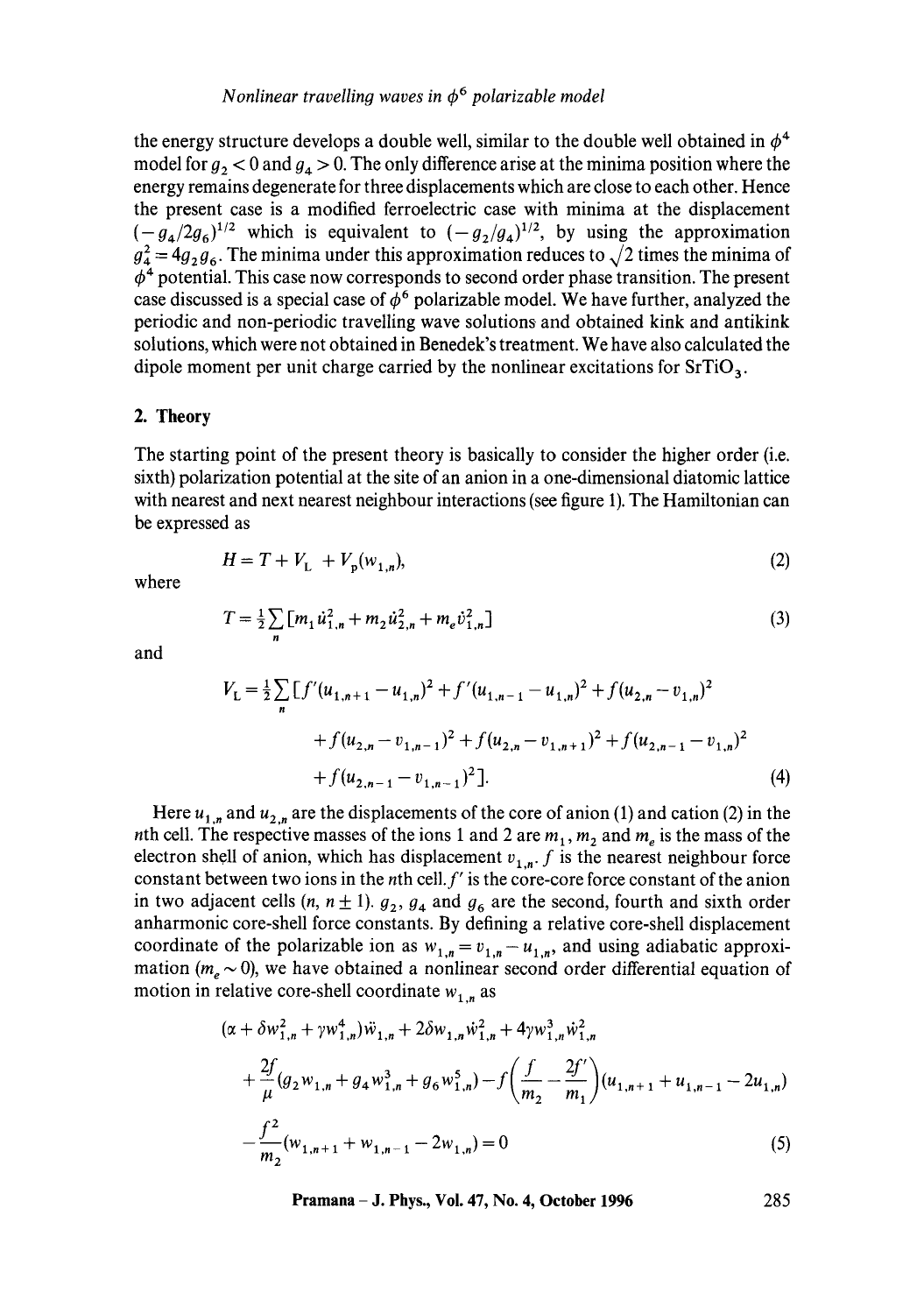*Nabonita D Chowdhury and Sankar P Sanyal* 



**Figure 1.** One-dimensional  $\phi^6$ -polarizable model with first neighbour core-shell and core-core force constants of the anion.

with

$$
\alpha = 2f + g_2
$$
,  $\delta = 3g_4$ ,  $\gamma = 5g_6$  and  $1/\mu = 1/m_2 + 2/m_1$ .

The equation of motion (5) can be solved by first considering the anharmonic oscillators as noninteracting and which are having the same mode of vibration. However, it can be solved for interacting oscillators also by considering the travelling wave type solutions for the core and shell displacements of the respective ions.

In the independent oscillator approximation (ie,  $u_{1,n+1} = u_{1,n-1} = u_{1,n}$ ;  $w_{1,n+1} =$  $w_{1,n-1} = w_{1,n}$ , the harmonic intra-site potential  $V_L$  by using the equation of motion obtained from (2) in (4) reduces to

$$
V_{\rm L} = \frac{g_6^2}{4f} \left[ w_{1,n}^{10} + \frac{5}{4} \left( \frac{g_4}{g_6} + \frac{\delta}{\gamma} \right) w_{1,n}^8 + \frac{5}{3} \left( \frac{g_4}{g_6} \frac{\delta}{\gamma} + \frac{6g_2}{\gamma} \right) w_{1,n}^6 + \frac{5}{3} \left( \frac{g_2}{g_6} \cdot \frac{2\delta}{\gamma} \right) w_{1,n}^4 + \frac{g_2^2}{g_6^2} w_{1,n}^2 \right].
$$
 (6a)

For the first integration of (5), the equation of motions are solved by using suitable boundary conditions at the turning point  $w_0$  (i.e., at  $t = 0$ ,  $w_{1,n} = w_0$ ). The energy of the anharmonic oscillations at the turning point  $w_0$  will be due to the potential (i.e., onsite and intra-site) energy of the oscillator only, as kinetic energy vanishes (since  $\dot{w}_{1,n} = 0$ ). It can be expressed as [10]

$$
E(w_0) = \frac{g_6^2}{4f} \left[ w_0^{10} + \frac{5}{4} \left( \frac{g_4}{g_6} + \frac{\delta}{\gamma} \right) w_0^8 + \frac{5}{3} \left( \frac{g_4}{g_6} \frac{\delta}{\gamma} + \frac{g_2}{g_6} + \frac{\alpha}{\gamma} \right) w_0^6 + \frac{5}{2} \left( \frac{g_4 \alpha}{g_6 \gamma} + \frac{g_2}{g_6} + \frac{\delta}{r} \right) w_0^4 + 5 \frac{g_2 \alpha}{g_6 \gamma} w_0^2 \right].
$$
 (6b)

The above energy expression has its turning point at  $w_0 = 0, \pm w_1, \pm w_2, \pm w_3$  and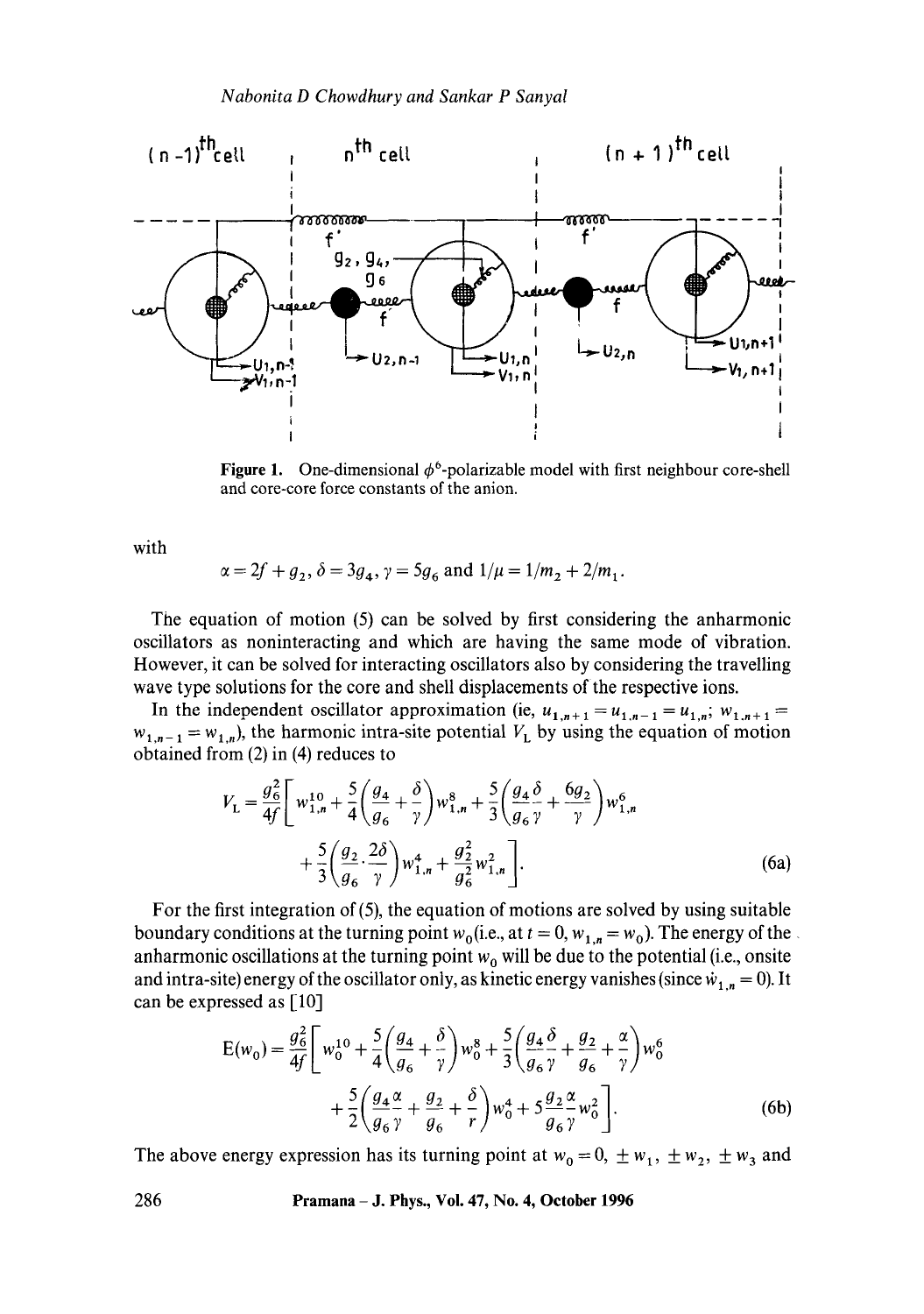# $\pm w_4$ , which are defined as

$$
\pm w_1 = \left[ -\frac{g_4}{2g_6} \left\{ 1 + \left( 1 - \frac{4g_2 g_6}{g_4^2} \right)^{1/2} \right\} \right]^{1/2},
$$
  

$$
\pm w_2 = \left[ -\frac{g_4}{2g_6} \left\{ 1 - \left( 1 - \frac{4g_2 g_6}{g_4^2} \right)^{1/2} \right\} \right]^{1/2}
$$
 (7)

and

$$
\pm w_3 = \left[ -\frac{\beta}{2\gamma} \left\{ 1 + \left( 1 - \frac{4\alpha\gamma}{\beta^2} \right)^{1/2} \right\} \right]^{1/2},
$$
  

$$
\pm w_4 = \left[ -\frac{\beta}{2\gamma} \left\{ 1 - \left( 1 - \frac{4\alpha\gamma}{\beta^2} \right)^{1/2} \right\} \right]^{1/2}.
$$
 (8)



DISPLACEMENT  $W_0$  (in (arb, units)  $\longrightarrow$ 

**Figure 2.** Energy  $(E(w_0))$  (in the units of  $g_6^2/4f$ ) versus displacement w<sub>0</sub> for (i) Case  $1 (g_2 > 0, g_4 > 0 \text{ and } g_6 > 0)$  with  $f > 0$  and  $f < 0$ , (ii) Case II  $(g_2 < 0, g_4 > 0 \text{ and } g_6 < 0)$ with  $g_2 > 2f$  and  $g_2 < 2f$ , (iii) Case III  $(g_2 > 0, g_4 < 0$  and  $g_6 > 0$ ) with  $g_2 > 2f$  and  $g_2 < 2f$  obeying the approximations (a)  $g_4^2 < 4g_2 g_6$ , (b)  $g_4^2 = 4g_2 g_6$  and (c)  $g_4^2 > 4g_2 g_6$ .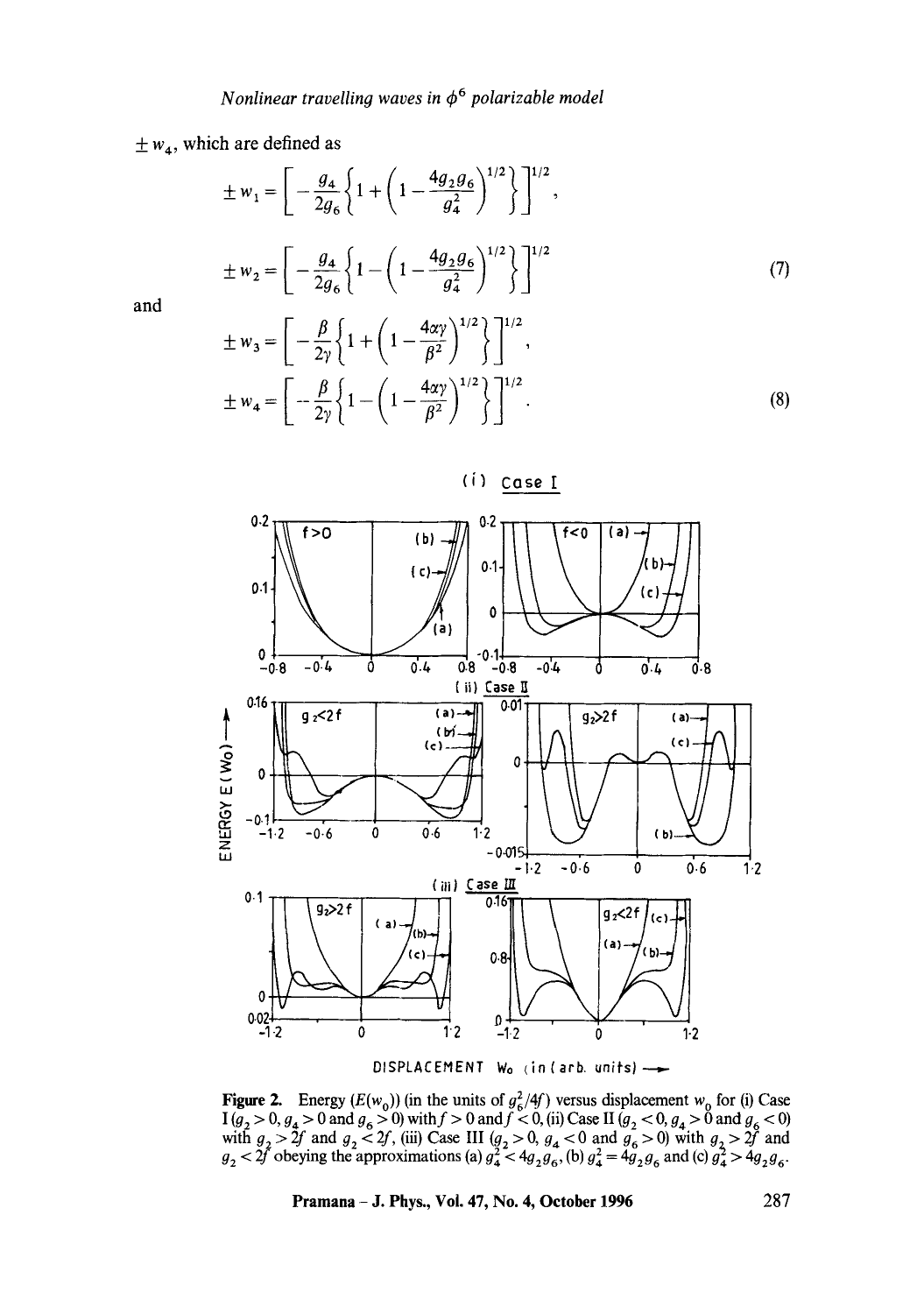#### *Nabonita D Chowdhury and Sankar P Sanyal*

In the approximation  $g_{4}^{2} = 4g_{2}g_{6}$ , the energy expression yields a triple degenerate minima corresponding to the displacements  $\pm w_1$ ,  $\pm w_2$  and  $\pm w_4$  and maxima at the displacement  $\pm w_3$ , provided  $|g_2| > 2f$ . Hence the energy structure develops a harmonic potential at the origin (i.e., for small displacements) and a flattened symmetric double well for large displacements. The energy (in the units of  $g_6^2/4f$ ) versus displacement w<sub>0</sub> for three different cases in the approximations  $g_4^2 <, \frac{3}{2}$ ,  $g_6$  respectively, are shown in figure 2.

However for the travelling wave solutions, ie, in the interacting oscillator mode, we have taken  $g_4^2 = 4g_2 g_6$ ,  $g_2 < 0$ ,  $g_4 > 0$ ,  $g_6 < 0$  and  $g_2 < 2f$ . These conditions lead to the structural phase transition (can be seen from figure  $2$  (Case II(b))). In the continuum treatment we chose the solutions for the displacements in the travelling wave form as

$$
u_{1,n\pm 1}\left(t \pm \frac{2a}{v}\right) = u_{1,n}(t),
$$
  

$$
u_{2,n\pm 1}\left(t \pm \frac{2a}{v}\right) = u_{2,n}(t),
$$
 (9)

where  $\alpha$  and  $\nu$  are the interatomic distance and velocity of the travelling wave respectively. We make Taylor's series expansion of displacements in the travelling wave in terms of  $\tau (= 2a/v)$  (similarly for  $u_{2,n+1}(t)$  and  $w_{1,n+1}(t)$ ) as [4]

$$
u_{1,n\pm 1}(t) = u_{1,n}(t) \pm \tau \dot{u}_{1,n}(t) + \frac{\tau^2}{2} \ddot{u}_{1,n}(t).
$$
 (10)

Using  $(2)$ ,  $(9)$  and  $(10)$ , the equation of motion  $(5)$  in the relative shell-core displacement can be expressed as

$$
\left(1+\beta-6\beta\frac{w_{1,n}^{2}}{w_{s}^{2}}+5\beta\frac{w_{1,n}^{4}}{w_{s}^{4}}\right)\ddot{w}_{1,n}-12\beta w_{1,n}\frac{\dot{w}_{1,n}^{2}}{w_{s}^{2}} +20\beta w_{1,n}^{3}\frac{\dot{w}_{1,n}^{2}}{w_{s}^{4}}+\frac{g_{2}}{M}w_{1,n}\left(1-2\frac{w_{1,n}^{2}}{w_{s}^{2}}+\frac{w_{1,n}^{4}}{w_{s}^{4}}\right)=0,
$$
\n(11)

where

$$
w_{s} \equiv \pm \left( -\frac{g_{4}}{2g_{6}} \right)^{1/2} = \pm \left( -\frac{2g_{2}}{g_{4}} \right)^{1/2}
$$

represents the minima of the  $\phi^6$  potential for the special case,  $g_4^2 = 4g_2g_6$  (see figure 2). Here,

$$
\beta = \frac{g_2}{2f} \frac{1}{\left(1 - \frac{v_2^2}{v^2}\right)},\tag{12}
$$

$$
\frac{1}{M} = \frac{1}{m_1 \left(1 - \frac{v_1^2}{v^2}\right)} + \frac{1}{m_2 \left(1 - \frac{v_2^2}{v^2}\right)}
$$
(13)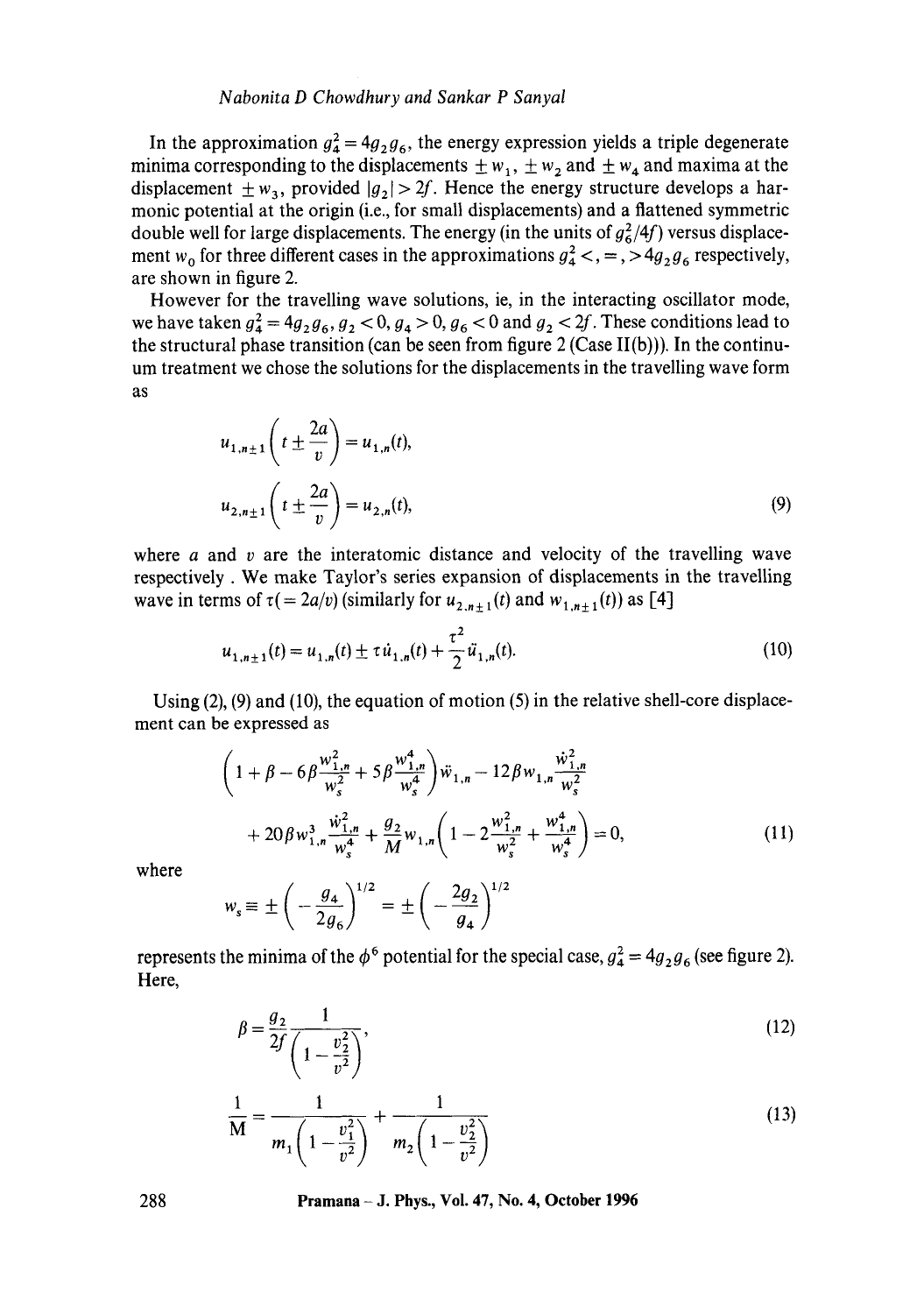and

$$
v_1 \equiv a \left(\frac{4f'}{m_1}\right)^{1/2}, \quad v_2 \equiv a \left(\frac{2f}{m_2}\right)^{1/2} \tag{14}
$$

are the acoustic velocities near the critical temperature  $[2, 11]$ . Equation (11) contains parameters  $\beta$  and  $w_s$  whose values depend upon the magnitude of  $f, g_2$  and  $g_4$ . The sign and magnitude of  $g_6$  does not come into picture. Only the knowledge of the nature and magnitudes of  $f, g_2$  and  $g_4$  are needed in the calculation of dipole moment. Integrating (11) once, we obtained the equation of motion as

$$
\dot{w}_{1,n}^2 = -\frac{1}{M} \left[ \frac{V(w_{1,n}^4) - V(w_0^4)}{\left(1 + \beta - 6\beta \frac{w_{1,n}^2}{w_s^2} + 5\beta \frac{w_{1,n}^4}{w_s^4}\right)^2} \right],
$$
\n(15)

where  $\pm w_0$  are the turning points and

$$
V(w_{1,n}^4) = g_2 w_{1,n}^2 \left[ 1 + \beta - (1+4\beta) \frac{w_{1,n}^2}{w_s^2} + \left( \frac{1+18\beta}{3} \right) \frac{w_{1,n}^4}{w_s^4} - 4\beta \frac{w_{1,n}^6}{w_s^6} + \beta \frac{w_{1,n}^8}{w_s^8} \right].
$$
\n(16)

The effective potential relating the anharmonic oscillation is

$$
U(w_{1,n}) = -\frac{\mu}{2M} \left[ \frac{V(w_{1,n}^4) - V(w_0^4)}{\left(1 + \beta - 6\beta \frac{w_{1,n}^2}{w_s^2} + 5\beta \frac{w_{1,n}^4}{w_s^4}\right)^2} \right].
$$
 (17)

The time period is obtained from (15) as

$$
t = (-M)^{1/2} \int_{-\infty}^{\infty} \frac{\left(1 + \beta - 6\beta \frac{w_{1,n}^2}{w_s^2} + 5\beta \frac{w_{1,n}^4}{w_s^4}\right)}{\left[\left(w_{1,n}^2 - w_0^2\right) \mathcal{R}\left(w_{1,n}^4\right)\right]^{1/2}} dw_{1,n},\tag{18}
$$

where the lower integration limit is arbitary and

$$
R(w_{1,n}^4) = \frac{V(w_{1,n}^4) - V(w_0^4)}{(w_{1,n}^2 - w_0^2)}
$$
  
=  $ax^4 + bx^3 + cx^2 + dx + e$  (19)

is a biquadratic equation in  $x( = w_{1,n}^2)$  with the coefficients

$$
a = \beta \frac{g_6^2}{g_2},
$$
  
\n
$$
b = \frac{8g_6^2 \beta}{g_4} + aw_0^2,
$$
  
\n
$$
c = \frac{1}{3}g_6(1 + 18\beta) + bw_0^2,
$$
  
\n
$$
d = g_2(1 + \beta) + cw_0^2.
$$

**Pramana - J. Phys., Vol. 47, No. 4, October 1996** 

289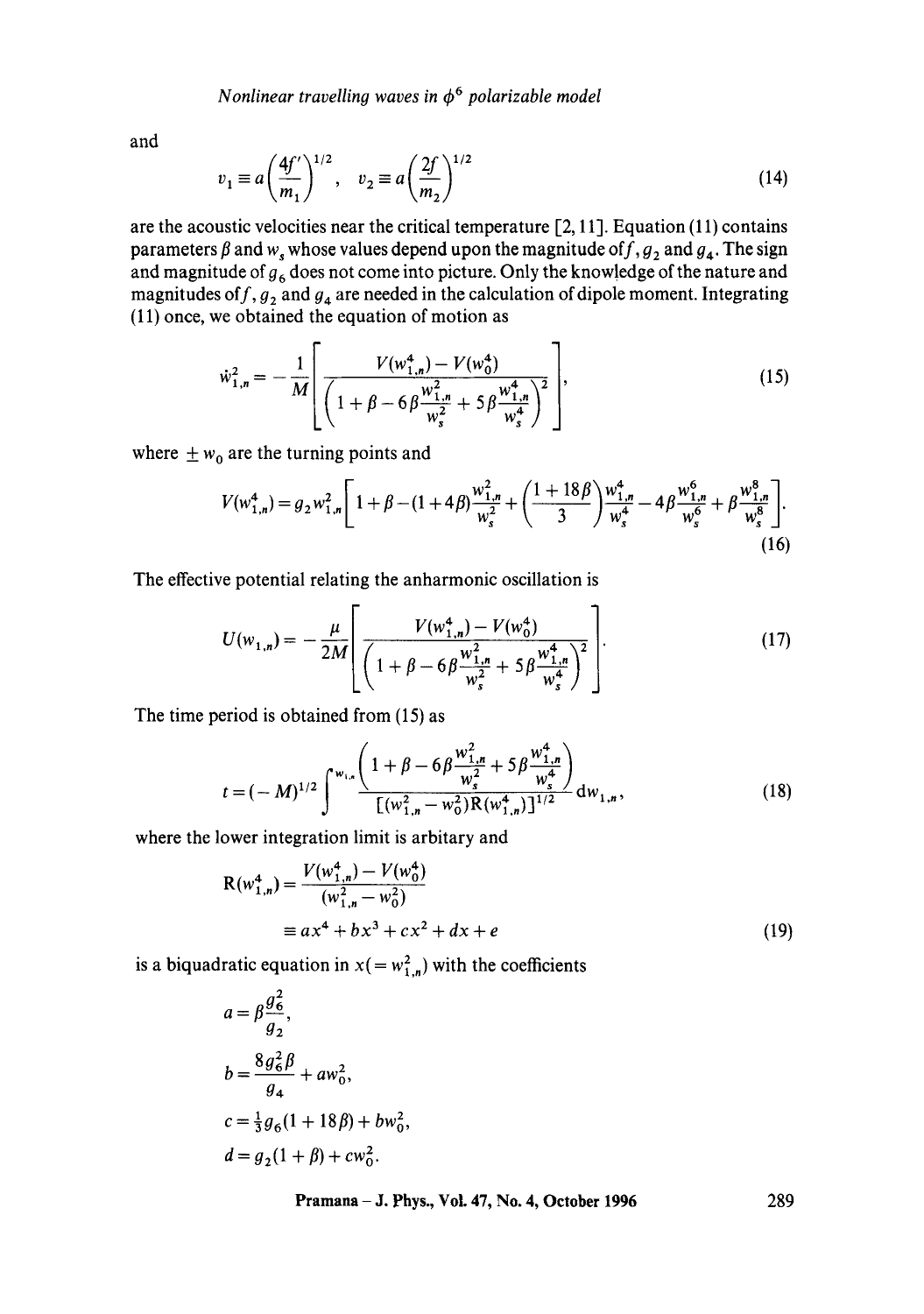At the turning points  $(\pm w_0)$ ,  $R(w_0^4)$  is factorized as

$$
R(w_0^4) = g_2 \left( 1 - 2 \frac{w_0^2}{w_s^2} + \frac{w_0^4}{w_s^4} \right) \left( 1 + \beta - 6 \beta \frac{w_0^2}{w_s^2} + 5 \beta \frac{w_0^4}{w_s^4} \right). \tag{20}
$$

Equation (18) can be solved for both periodic as well as nonperiodic solutions.

#### 2.1 *Periodic solution*

Static periodic waves can be obtained in the limit  $v \to 0$ .  $R(w_{1,n}^4)$  has four roots  $(w_1^2, w_2^2,$  $w_3^2$  and  $w_4^2$ ) which can be expressed as

$$
R(w_{1,n}^4) = \beta \frac{g_6^2}{g_2}(w_{1,n}^2 - w_1^2)(w_{1,n}^2 - w_2^2)(w_{1,n}^2 - w_3^2)(w_{1,n}^2 - w_4^2).
$$
 (21)

We have investigated the anharmonic periodic oscillations, in which a series representation of the integral is preferred as compared to the elliptic integral. For this purpose we assume  $w_{1,n}/w_0 = \cos y$  and perform the series representation of the integral. The expression for the time period reduces to

$$
t = (M)^{1/2} \int^{y} \frac{\left(1 + \beta - 6\beta \frac{w_0^2}{w_s^2} + 5\beta \frac{w_0^4}{w_s^4}\right)}{R^{1/2}(w_0^4)} \cdot \left[1 + \sum_{m=1}^{\infty} a_m \sin my\right] dy,
$$
 (22)

where  $a_m$  are the coefficients of the periodic function sinmy. Further simplification and use of (20), reduces (22) to

$$
\Omega t = -\arccos\left(\frac{w_{1,n}}{w_0}\right) - \sum_{m=1}^{\infty} \frac{a_m}{m} P_m\left(\frac{w_{1,n}}{w_0}\right),\tag{23}
$$
 where

$$
\Omega^2 = \frac{g_2}{M} \cdot \frac{\left(1 - 2\frac{w_0^2}{w_s^2} + \frac{w_0^4}{w_s^4}\right)}{\left(1 + \beta - 6\beta \frac{w_0^2}{w_s^2} + 5\beta \frac{w_0^4}{w_s^4}\right)}
$$
(24)

and

$$
P_m\left(\frac{w_{1,n}}{w_0}\right) = 1 - \cos\left[m \arccos\left(\frac{w_{1,n}}{w_0}\right)\right].\tag{25}
$$

At the turning point  $w_0$ , the polynomial  $P_m(w_{1,n}/w_0)$  vanishes. For obtaining the static periodic waves ( $v \rightarrow 0$ ), (23) transforms into the condition

$$
\Omega \tau \equiv 2ak = \left[ -\frac{2g_2}{f^*} \right]^{1/2} \left( 1 - 2\frac{w_0^2}{w_s^2} + \frac{w_0^4}{w_s^4} \right)^{1/2},\tag{26}
$$

where f<sup>\*</sup> is an effective force constant and is given by  $f^* = 2ff'/(f + 2f')$ . Periodic wave amplitude is obtained as

$$
w_0^2 = w_s^2 \left[ 1 \pm \left\{ -\frac{2f^*}{g_2} a^2 k^2 \right\}^{1/2} \right].
$$
 (27)

By substitution  $2a^2 k^2 = 1 - \cos(2ak)$  and the commensurate periodic wave condition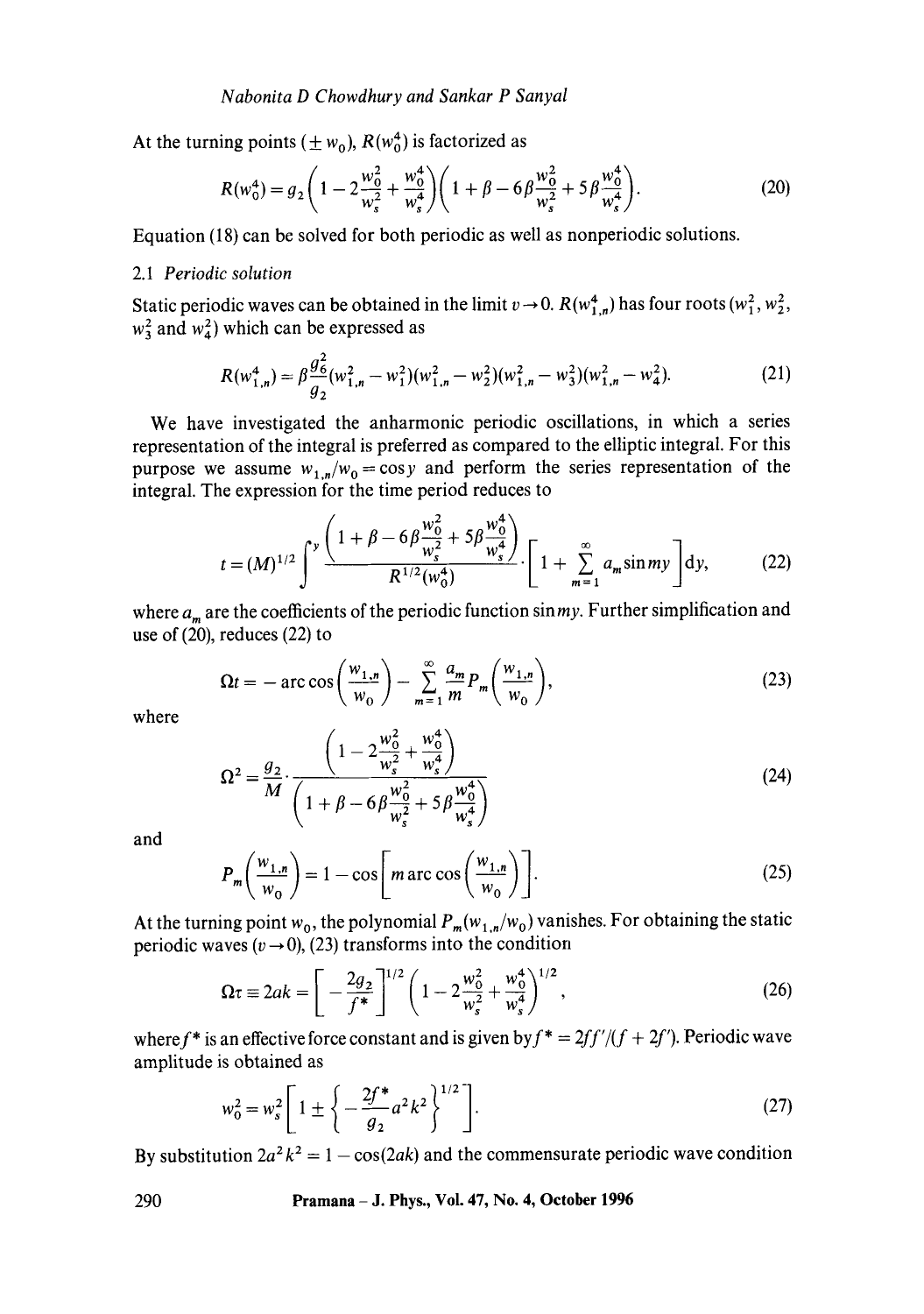$2ak = 2\pi/N$ , for integer N, the various wave amplitudes  $w_{0,N}^2$  are obtained as

$$
w_{0,1}^2 = w_s^2 = w_0^2,
$$
  
\n
$$
w_{0,2}^2 = w_s^2 \left[ 1 \pm \left( -\frac{2f^*}{g_2} \right)^{1/2} \right],
$$
  
\n
$$
w_{0,3}^2 = w_s^2 \left[ 1 \pm \left( -\frac{3f^*}{2g_2} \right)^{1/2} \right],
$$
  
\n
$$
w_{0,4}^2 = w_s^2 \left[ 1 \pm \left( -\frac{f^*}{g_2} \right)^{1/2} \right],
$$
  
\n
$$
w_{0,5}^2 = w_s^2 \left[ 1 \pm \left( 2 \left\{ -\frac{f^*}{g_2} \right\} \sin^2 \frac{\pi}{5} \right)^{1/2} \right],
$$
  
\n
$$
w_{0,6}^2 = w_s^2 \left[ 1 \pm \left( -\frac{f^*}{2g_2} \right)^{1/2} \right].
$$
  
\n(28)

Table 1. Static commensurate periodic solutions of electron-ion displacement for periods  $N = 1, 2, 3, 4$  and 6.

| Period $(2\pi/N)$            | Electron-ion displacement $(w_{0,N})$                                                   |                                                                |  |  |
|------------------------------|-----------------------------------------------------------------------------------------|----------------------------------------------------------------|--|--|
|                              | $\phi^6$ model( $g_4^2 = 4g_2 g_6$ )                                                    | $\phi^4$ model [4]                                             |  |  |
| $N=1$<br>(ferroelectric)     | $w_0^2 = -\frac{g_4}{2g_6} = -\frac{2g_2}{g_6}$                                         | $w_0^2 = -\frac{g_2}{g_4}$                                     |  |  |
| $N=2$<br>(antiferroelectric) | $w_0^2 = (-w_1)^2$                                                                      |                                                                |  |  |
|                              | $w_0^2 = -\frac{g_4}{2g_2} \left( 1 \pm \left( -\frac{4f_r}{g_2} \right)^{1/2} \right)$ | $w_0^2 = -\frac{g_2}{g_1} \left( 1 + \frac{4f_r}{g_2} \right)$ |  |  |
| $N = 3$<br>(periodon)        | $w_0 = 0$ , $w_1^2 = (-w_2)^2$                                                          |                                                                |  |  |
|                              | $w_1^2 = -\frac{g_4}{2g_2}\left(1 \pm \left(-\frac{3f_r}{g_2}\right)^{1/2}\right)$      | $w_1^2 = -\frac{g_2}{a_1}\left(1+\frac{3f_r}{a_2}\right)$      |  |  |
| $N=4$                        | $w_0 = w_2 = 0$ , $w_1^2 = (-w_3)^2$                                                    |                                                                |  |  |
|                              | $w_1^2 = -\frac{g_4}{2g_2} \left( 1 \pm \left( -\frac{2f_r}{g_1} \right)^{1/2} \right)$ | $w_1^2 = -\frac{g_2}{a_1}\left(1+\frac{2f_r}{a_2}\right)$      |  |  |
| $N=6$                        | $w_0 = w_3 = 0$ , $w_1^2 = w_2^2 = (-w_4)^2 = (-w_5)^2$                                 |                                                                |  |  |
|                              | $w_1^2 = -\frac{g_4}{2g_1} \left( 1 \pm \left( -\frac{f_r}{g_2} \right)^{1/2} \right)$  | $w_1^2 = -\frac{g_2}{a_1} \left( 1 + \frac{f_r}{a_2} \right)$  |  |  |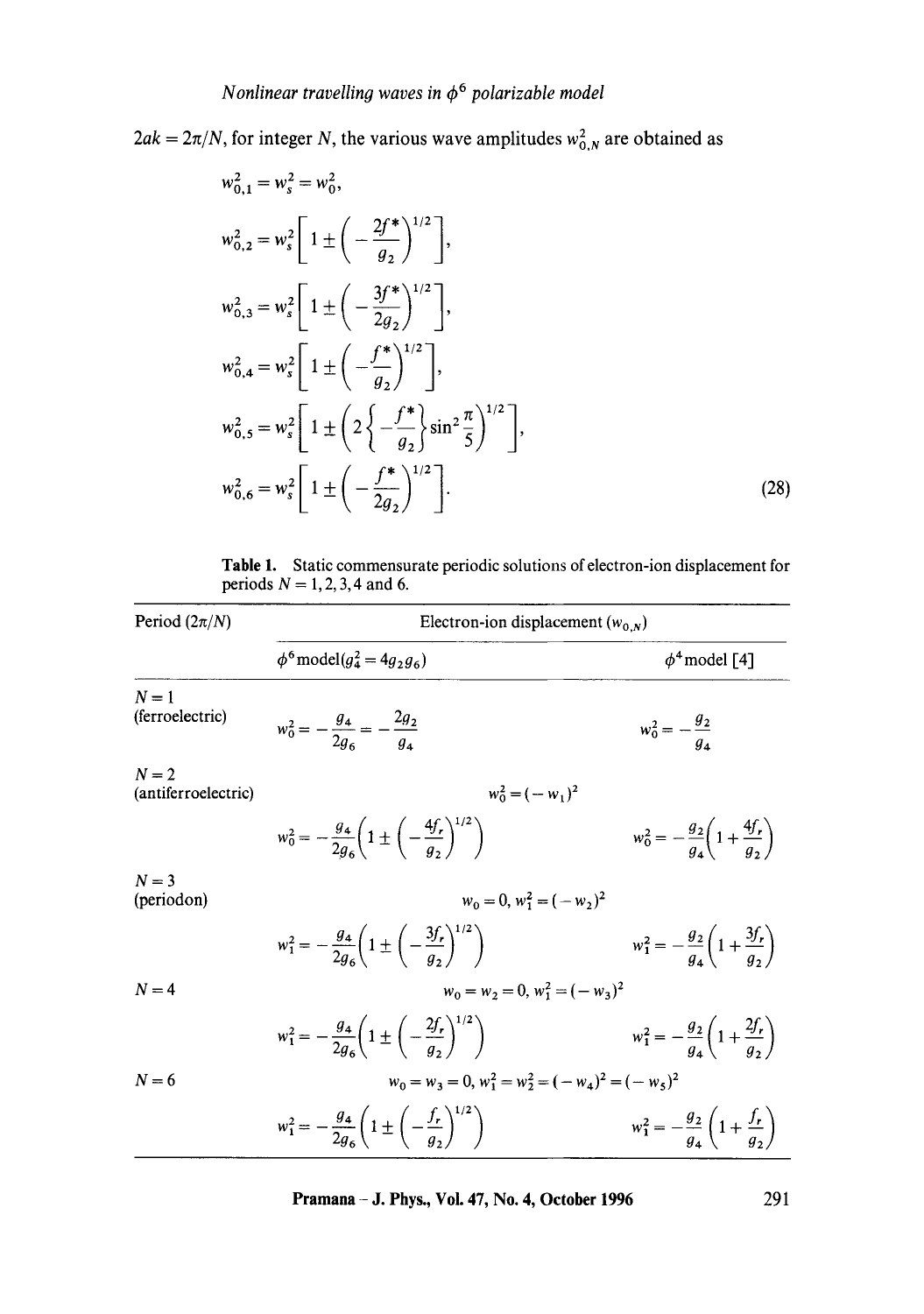

Figure 3. Displacement pattern of static commensurate periodic solutions with periods 1 to 6 for  $\phi^4$ - and  $\phi^6$ -polarizable models.

To have the real static periodic solutions, the value of  $g_2$  is taken to be negative and the force constant  $f^*$  as positive. Two different trevelling periodic wave amplitudes are obtained. One travelling amplitude is always smaller than the sixth order amplitude and larger than the sixth order anti-amplitude, i.e.,  $w_{0,1}^2 < w_{0,N}^2 < w_{0,2}^2$ ,  $N = 3, 4, 5, 6$ .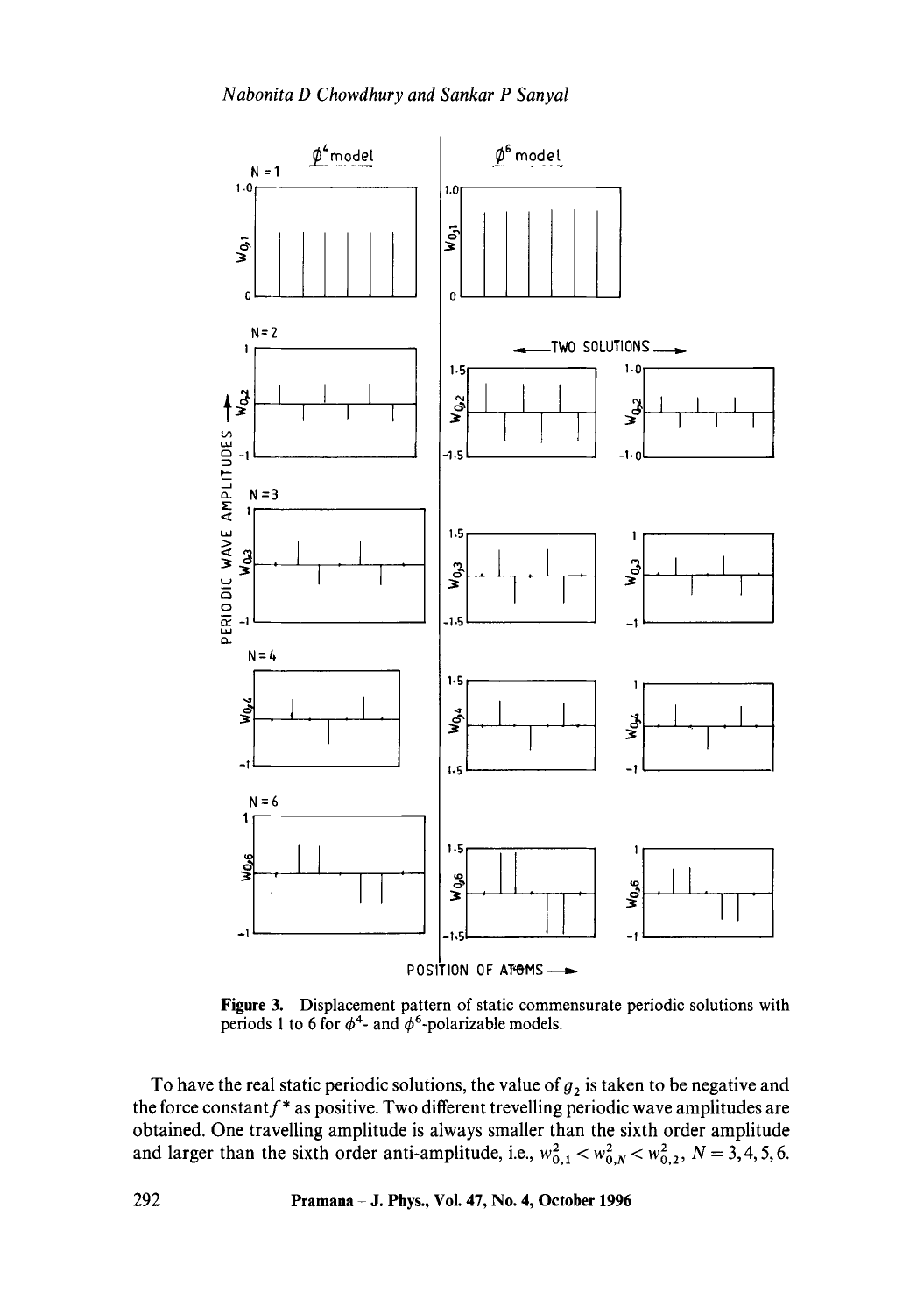Another travelling wave amplitude exists in the regime which is opposite in order of the previous one  $[w_{0.1}^2 < w_{0.8}^2 < w_{0.2}^2]$ .

Earlier, Büttner and Bilz [4] have reported the static commensurate solutions for lower order periods for a one dimensional monoatomic chain, where they have considered fourth order electron-phonon interactions at the polarizable ion. Based on the similar model treatment [4], we have calculated the electron-ion displacements for a monoatomic chain with an on-site sixth order electron-phonon coupling, by using the formula

$$
w_{n+1} = \frac{1}{f_r} (g_2 w_n + g_4 w_n^3 + g_6 w_n^5) + 2w_n - w_{n-1},
$$
\n(29)

where

$$
\frac{1}{f_r} = \frac{1}{f} + \frac{1}{f'}.
$$

It has been found that the results obtained from (28) (ie for the sixth order periodic amplitude for a diatomic chain) are identical to the monoatomic case from eq. (26), where the effective force constant f, corresponds to  $f^*/2$ . The static commensurate solutions with period 1 to 6 for  $\phi^6$ -polarizable model are given in table 1 and comparison of our model with the  $\phi^4$ -polarizable model are shown pictorially in terms of the relative electron-ion displacement coordinate in figure 3.  $w_{0,1}$  is the amplitude of ferroelectric state which has lowest stable energy at the displacement  $w<sub>s</sub>$ . Above these static ground states, there are nonlinear static kink-like excitations which describe the domain walls between the degenerate ground states of period  $N = 2, 3, 4, 6$ . As an example, the kink structure in the antiferroelectric state  $(N = 2)$  has sequence of the ions altered from up, down, up  $\cdots$  to down, up, down  $\cdots$ . In the present case, we have obtained two different static periodic amplitudes, in contrast to the one obtained in  $\phi^4$  model results reported by Benedek [4].

#### 2.2 *Non-periodic solutions*

Non periodic solutions are obtained if the integral of (18) diverges for some values of  $w_{1,n}^2$ . If one of the roots of  $R(w_{1,n}^4)$  is  $w_0$ , then the expression  $R(w_0^4)=0$  yields a divergence in time. We have obtained two values of  $w_0^2$  ie,

$$
w_0^2 = w_s^2 \quad \text{or} \quad w_0^2 = w_s^2 \left\{ \frac{3}{5} \pm \frac{2}{5} \left( 1 + \frac{5}{4\beta} \right)^{1/2} \right\}. \tag{30}
$$

It has been found that only the first value of  $w_0^2$  yields a divergence in time (eqs (18) and (20)). Hence the time period is obtained at  $w_0^2 = w_s^2$  as

$$
\Omega_{s}t = \int_{0}^{y} \frac{1 + \frac{4}{3}A_{s}(1 - \frac{3}{2}y + \frac{5}{4}y^{2})}{(1 - y)^{1/2}y^{1/2}(y - 1)[1 + A_{s}(1 - y + y^{2})]^{1/2}} \cdot dy,
$$
\n(31)

where

$$
y = \frac{w_{1,n}^2}{w_s^2},
$$
  

$$
A_s = \frac{3\beta}{(1-3\beta)} = -\left(\frac{3g_2}{2f}\right) \cdot \left[\frac{v_2}{\left(v_2^2 - \left(1 - \frac{3g_2}{2f}\right)v^2\right)}\right]
$$
(32)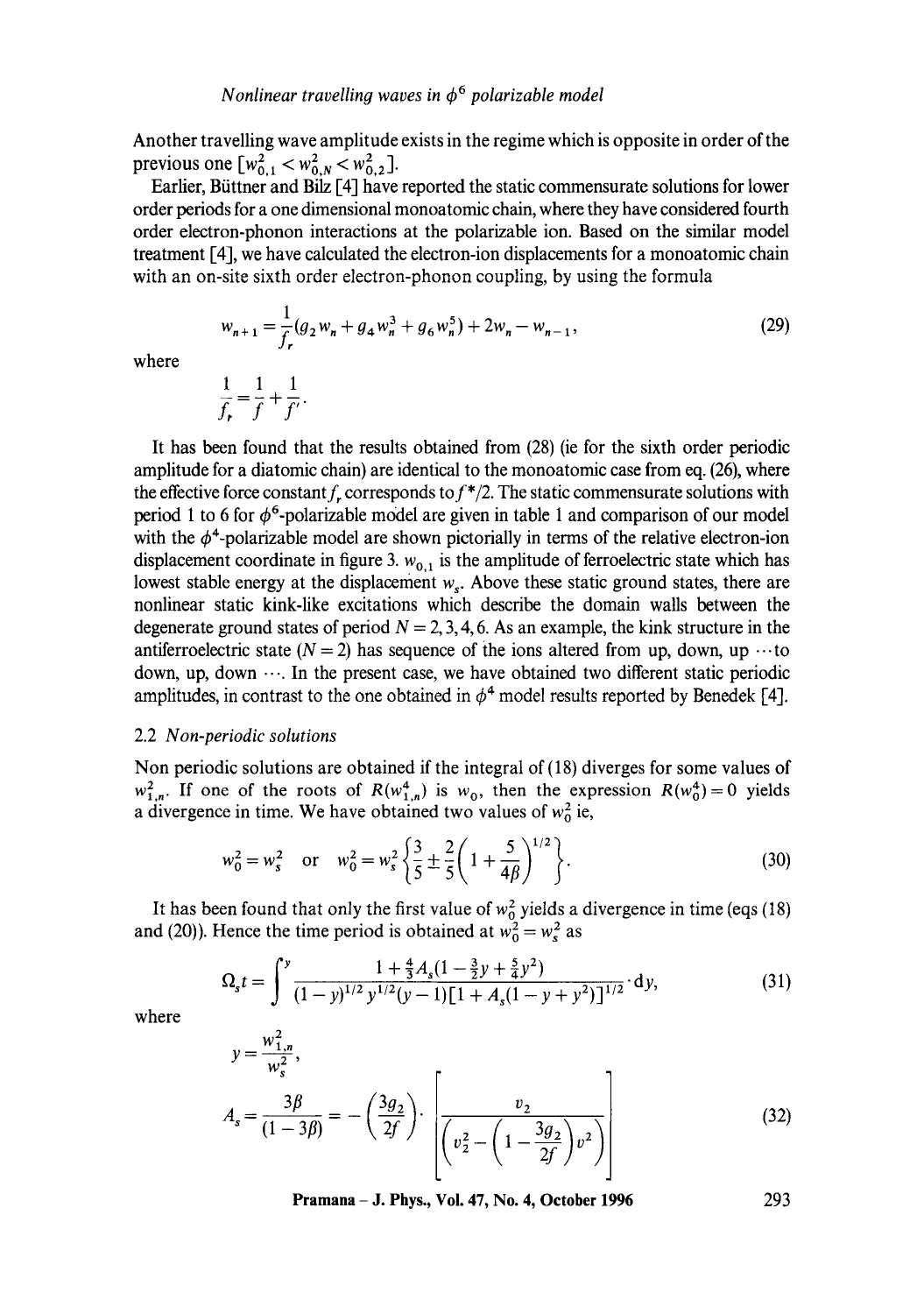and

$$
\Omega_s = \left[\frac{4g_2}{3M} \frac{1}{(1-3\beta)}\right]^{1/2}.
$$
\n(33)

The effective potential  $U(w_{1,n})$  at  $w_0^2 = w_s^2$  is given by

$$
U(w_{1,n}) = \frac{1}{2}\mu w_s^2 \Omega_s^2 \frac{(y-1)^3(1+A_s(1-y+y^2))}{\left[1+\frac{4}{3}A_s(1-\frac{3}{2}y+\frac{5}{4}y^2)\right]^2}.
$$
 (34)

The maxima of the potential  $U(w_{1,n})$  lies at  $w_0^2 = w_s^2$  (i.e.,  $y = 1$ ). The derivative  $dt/dw_{1,n}$ has an integrable divergence for the displacement

$$
w_{1,n} = \pm \frac{w_s}{2^{1/2}} \left[ 1 \pm \left( 1 - \frac{4}{3\beta} \right)^{1/2} \right]^{1/2} \tag{35}
$$

provided  $\beta \ge 4/3$  and  $\beta < 0$ .

The displacement  $w_{1,n}$  can be expressed in terms of the defined parameter,  $A_s$  as

$$
w_{1,n} = \pm \frac{w_s}{2^{1/2}} \left[ 1 \pm \left( 1 - 4 \left( 1 + \frac{1}{A_s} \right) \right)^{1/2} \right]^{1/2} \tag{36}
$$

with  $A_s < 0$ . We have categorized the non-periodic solutions into four groups, such as

(1) static and slowly propagating solutions,

- (2) large velocity solutions,
- (3) pulse solutions,
- (4) fast kink and antikink solutions.

2.2.1 *Static and slowly propagating solutions:* The static  $(v = 0)$  and slowly propagating (for small v) travelling wave solutions exist in between two turning points,  $\pm w_s$  for which,  $A_s$  is negative. These solutions are travelling kinks obeying the necessary



**Figure 4.** Effective potential  $U(w_{1,n})$  as a function of core-shell displacement  $w_{1,n}$  for  $0 < \beta < \frac{4}{3}$ .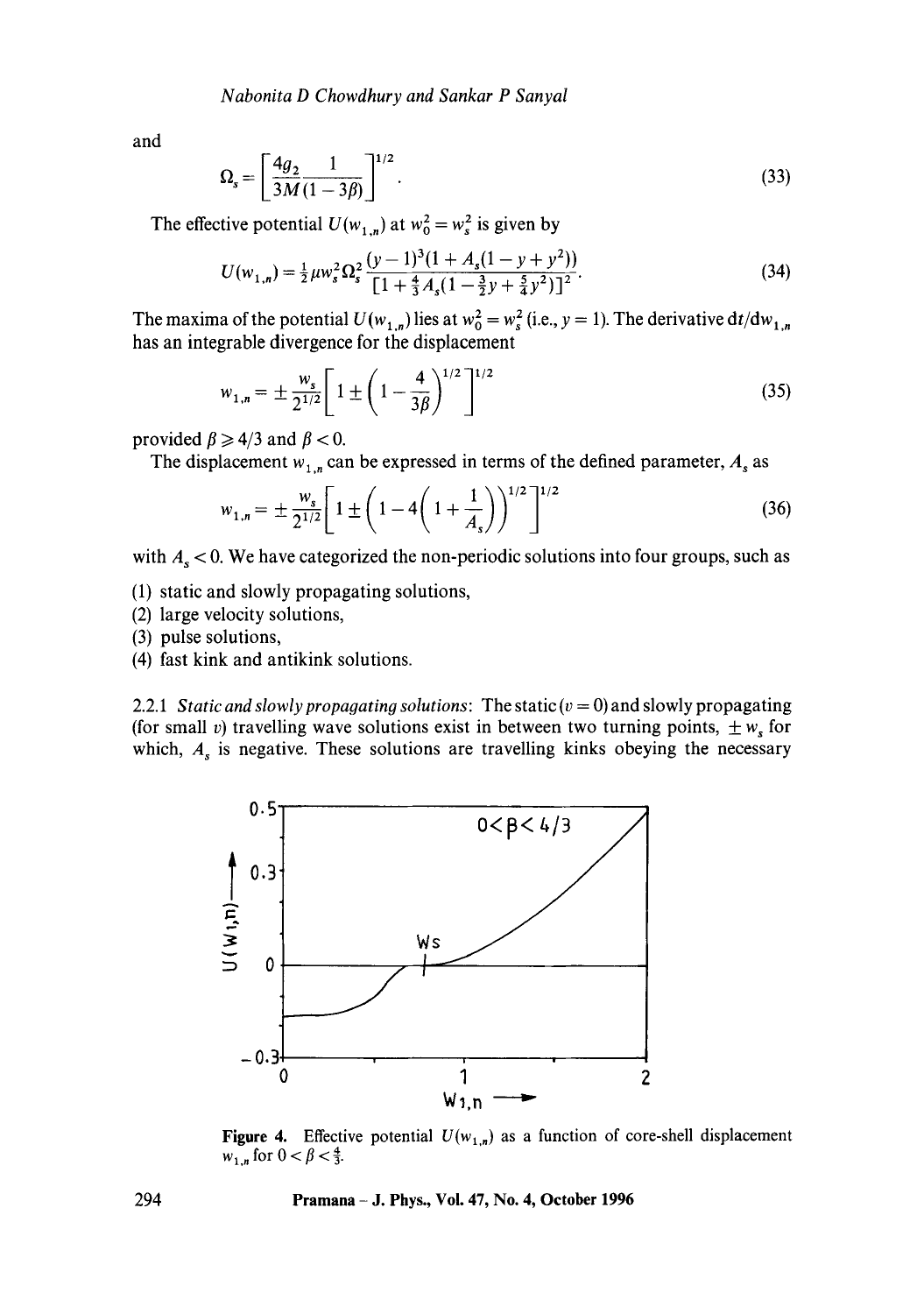

Figure 5. Effective potential  $U(w_{1,n})$  as a function of core-shell displacement  $w_{1,n}$  for (a)  $0 < \beta < -0.25$ , (b)  $-0.25 < \beta < -0.5$  and (c)  $-0.5 < \beta < -1$ .  $K_f$  denotes fast kinks.

condition

$$
v^2 < \frac{v_2^2}{(1 - 2\gamma_{\phi_s})},\tag{37}
$$

with  $\gamma_{\phi_{\alpha}} = 3g_2/4f$ . It is seen from figure 4, that for slowly moving solutions, no turning point is encountered in between  $w_{1,n} = \pm w_s$ , for the values of the velocity parameter  $0 < \beta < \frac{4}{3}$ . Turning points are also obtained in the regime  $w_{1,n} > w_s$  which are very close to w<sub>s</sub>. The necessary condition for the mass ratio  $m_1/m_2$  in the regime  $0 < \beta < \frac{1}{3}$  is

$$
\frac{m_1}{m_2} < \frac{2f'}{f}(1 + \gamma_s),\tag{38}
$$

with  $\gamma_s \equiv -3g_2/2f^*$ .

In this regime, no consequence of the sixth order polarization potential is observed. From (34) it can be seen that the effective potential becomes infinite for the displacements

$$
w_{1,n} = \pm w_s \left[ \frac{3}{5} \left( 1 \pm \left( 1 - \frac{5}{9} \left( 4 + \frac{3}{A_s} \right) \right)^{1/2} \right) \right]^{1/2}.
$$
 (39)

For  $\beta > 0$ , the potential does not exhibit any discontinuity with respect to the displacement. The discontinuity can, however be obtained for  $\beta$  < 0 which are also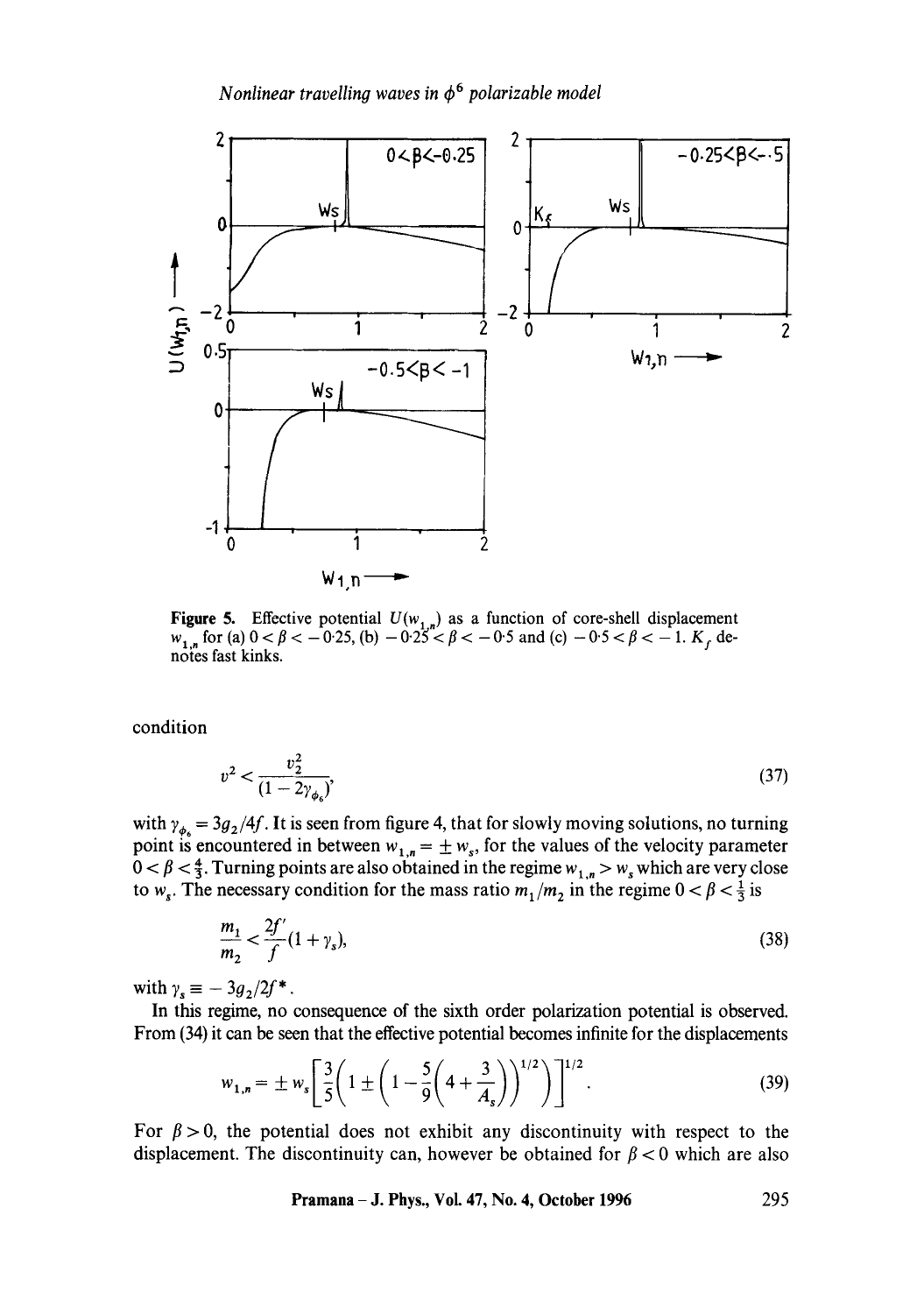

**Figure 6.** Effective potential  $U(w_{1,n})$  as a function of core-shell displacement  $w_{1,n}$  for  $\beta = 4/3$ .



**Figure 7.** Effective potential  $U(w_{1,n})$  as a function of core-shell displacement  $w_{1,n}$  for  $\beta > 4/3$ . E denotes the presence of excitons.

travelling kinks obeying the condition

$$
0 < v2 < \frac{v_22}{(1 - 2\gamma'_{\phi_0})} \quad \text{and} \quad \frac{m_1}{m_2} < \frac{2f'}{f}(1 + \gamma'_s)
$$
 (40)

with  $\gamma'_b \equiv -g_2/4f$  and  $\gamma'_s = g_2/2f^*$ . It can be noted from figure 5 that no turning point is encountered in between  $w_{1,n} = 0$  and  $\pm w_{s}$ . The existence of real turning points in the regime  $w_1^2$ .  $\gg w_s^2$  shows the presence of pulse solutions which start from the ground state polarization and returns back to the same state. Such pulse solutions are known as travelling excitons. Thus, when the velocity,  $v^2 = v_2^2(1/(1-2\gamma_{\phi_8}))$  decreases to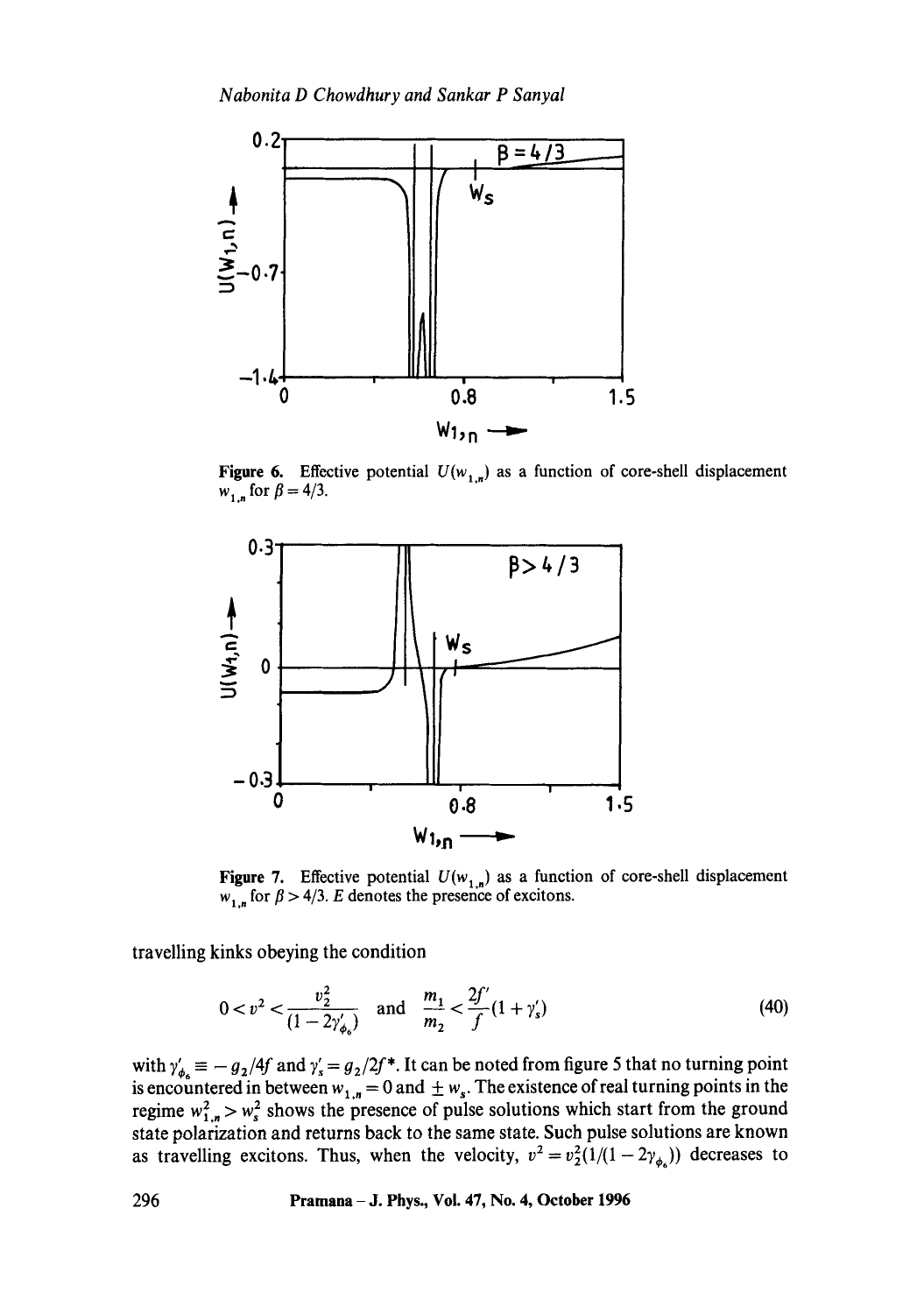

Figure 8. Ratio  $m_1/m_2$  as a function of  $v^2/v_2^2$  in which white areas are represented as an existence domain for (a)  $\phi^4$  model and (b)  $\phi^6$  model.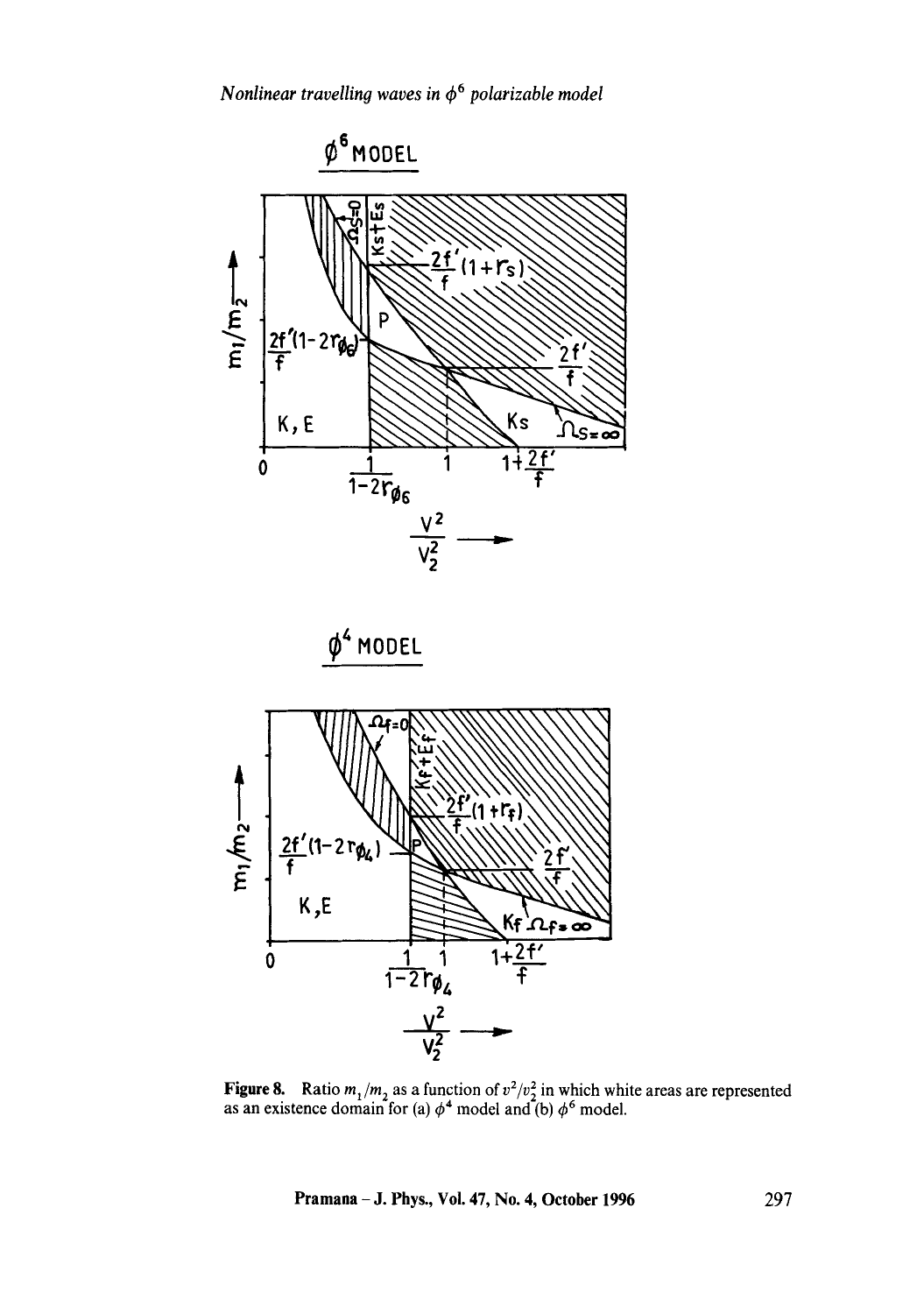|                                              | Values of $m_1/m_2$                    |                               |                                                                                                                                   |                              |
|----------------------------------------------|----------------------------------------|-------------------------------|-----------------------------------------------------------------------------------------------------------------------------------|------------------------------|
| $v^2/v_2^2$                                  | $\phi^6$ model                         | $\phi^4$ model                | $\phi^6$ model                                                                                                                    | $\phi^4$ model               |
|                                              | $\Omega_{\rm s}=0$ $\phi^6$            | $\Omega_f=0$ $\phi^4$         | $\Omega_{\scriptscriptstyle{s}}\!=\!\infty\atop \phi^6$                                                                           | $\Omega_f = \infty$ $\phi^4$ |
| $\pmb{0}$                                    | $\infty$                               | $\infty$                      | $\infty$                                                                                                                          | $\infty$                     |
| $\overline{(1-2\gamma_{\phi_{\star,\phi}})}$ | $\frac{2f'}{f} \frac{1}{(1+\gamma_s)}$ |                               | $\frac{2f'}{f}\frac{1}{(1+\gamma_f)}$ $\frac{2f'}{f}\frac{1}{(1-2\gamma_{\phi_0})}$ $\frac{2f'}{f}\frac{1}{(1-2\gamma_{\phi_0})}$ |                              |
| $\gamma_{\phi_4} = \frac{g_2}{2f}$           | $\gamma_s = -\frac{3g_2}{2f^*}$        | $\gamma_f = -\frac{g_2}{f^*}$ |                                                                                                                                   |                              |
| $\gamma_{\phi_6} = \frac{3g_2}{4f}$          |                                        |                               |                                                                                                                                   |                              |
| $\mathbf{1}$                                 | $\frac{2f'}{f}$                        | $\frac{2f'}{f}$               | $\frac{2f'}{f}$                                                                                                                   | $\frac{2f'}{f}$              |
| $1+\frac{2f'}{f}$                            | $\boldsymbol{0}$                       | $\overline{0}$                | 2f'<br>$\overline{(f+2f')}$                                                                                                       | $2f^{\prime}$<br>$(f+2f')$   |
| $\infty$                                     | $\mathbf 0$                            | $\bf{0}$                      | $\bf{0}$                                                                                                                          | $\bf{0}$                     |

**Table 2.** The mass ratio  $m_1/m_2$  as a function of velocity ratio  $v^2/v_2^2$ . Following values are plotted in figure 8.

 $v_2^2(1/(1-2\gamma_{\phi_1}))$ , some excitations are associated with the equilibrium state which can be termed as travelling excitons.

2.2.2 *Large velocity solutions:* If the velocity of the travelling wave is increased through the conditions of mass ratio,  $m_1/m_2 > (2f'/f)(1 + \gamma_s)$  and velocity parameter  $\beta \geq \frac{4}{3}$ , fast kinks and pulse excitons are obtained. The travelling kinks are fast because their velocity  $v$  is larger than  $v_1((1 + \gamma)/(1 - 2\gamma_{\phi_s}))^{1/2}$ . When  $\beta = \frac{4}{3}$  and  $v^2 = \pm v_2^2(1/(1 - (\gamma_{\phi_s}/2)))$ , the effective potential becomes infinite for two displacements in the same direction, in between  $0 < w_{1,n} < w_s$  (figure 6). As the value of  $\beta$  increases from 4/3, two discontinuities are obtained in the opposite direction of the potential  $U(w_{1,n})$ . Therefore in  $\phi^6$ polarizable model there exists fast travelling kinks, excitons and antikinks, as shown in figures 6 and 7.

If the velocity of the travelling wave approaches the value  $\pm v_2(1 + 2\gamma_{\phi_s})^{-1/2}$  then one discontinuity in  $U(w_{1,n})$  is obtained near the origin (see figure 5) and another at  $w_{1,n} > w_s$  provided that the mass ratio  $m_1/m_2 > (2f'/f)(1 + \gamma_s)$ .

2.2.3 *Pulse solutions:* For the velocity lying in the range  $v_2^2/(1-2\gamma_{\phi_2}) < v^2 < v_2^2$  $(1 + 2f'/f)$ , no kink solution is obtained. Only excitons with pulse wave behaviour exist in a restricted domain of the mass ratio  $2f'/f \leq m_1/m_2 \leq (2f'/f)(1+\gamma_s)$ . The parameter  $\Omega_s$  decides the convergence and divergence of the time period. In the  $\phi^4$  model [4]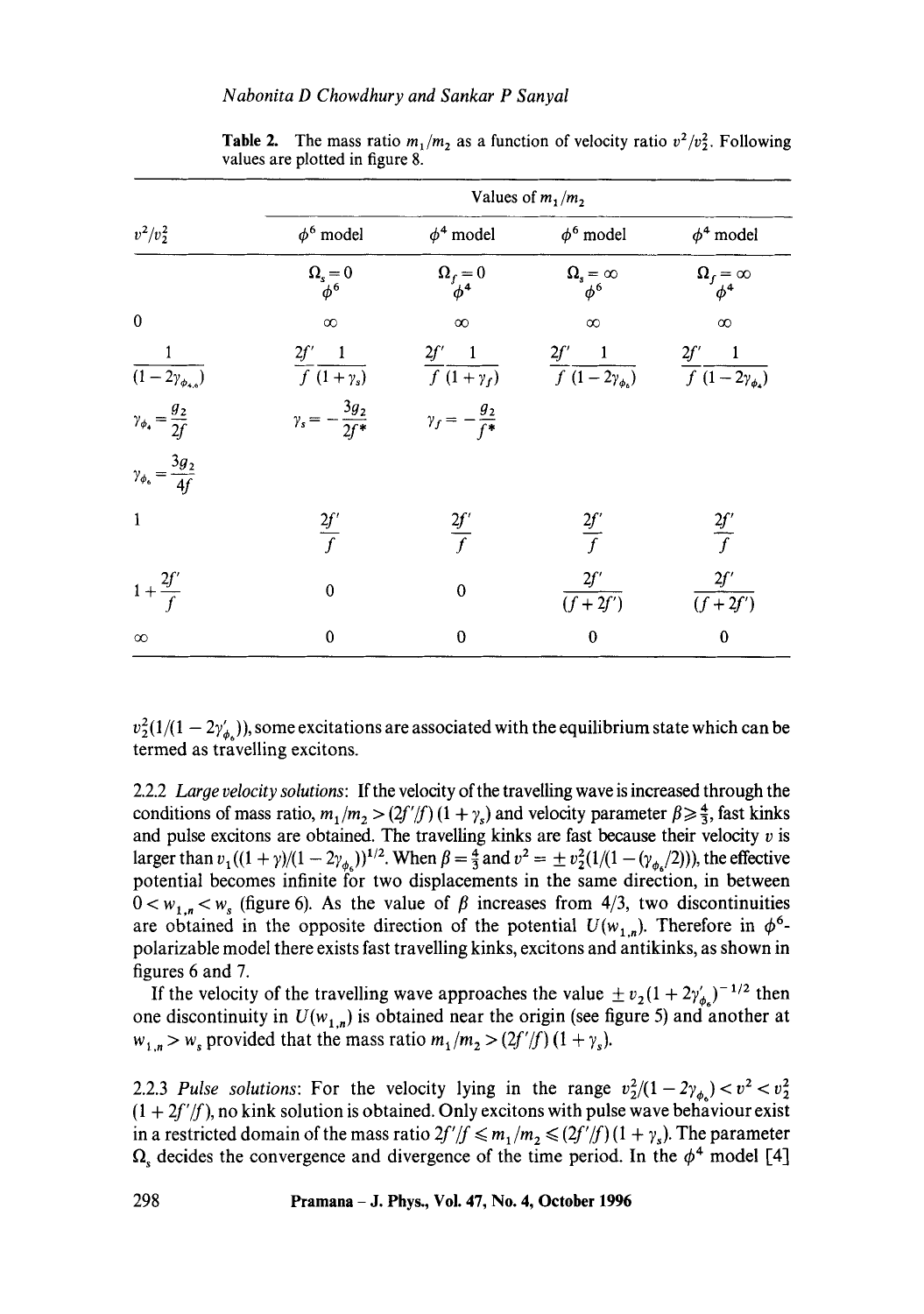$\Omega_f$  serves the purpose  $(\Omega_f = 2g_2/(M(1 - 2\beta))^{1/2})$ . Various values of  $m_1/m_2$  as a function of  $v^2/v_2^2$  are given in table 2 and plotted in figure 8. It can be noted that the width of the restricted domain in  $\phi^6$  model is more than the  $\phi^4$  model.

2.2.4 *Fast kink solutions:* For the velocity of the travelling wave lying in the range  $v \ge v_2$  and mass parameter  $m_1/m_2 < 2f'/f$ , fast kink solutions are obtained. Analysis of the kink solutions in the two regimes,  $\beta < 0$  and  $\beta > 0$ , can be carried out from (31). The complete integral in (31) can be reduced in the form of elliptic integrals of first, second and third kind (given in Appendix 1).

a)  $\beta$  < 0: The complete analytical expression for the time period is obtained by integrating (31), where the lower limit is taken to be 1/2. The result is

$$
\Omega_{s}t = -\frac{2(A_{s}+2)(8A_{s}+3)}{3(3A_{s}+4)^{1/2}}\Pi(\mu, 1, q) - \frac{(21+8A_{s})A_{s}}{3(3A_{s}+4)^{1/2}}F(\mu, q)
$$
  
+  $\frac{5}{6}A_{s}\frac{(3A_{s}+4)^{1/2}}{(1+A_{s})}E(\mu, q) - \left[\frac{((A_{s}+2)(8A_{s}+3)-10A_{s}y)}{6(1+A_{s})^{1/2}}\right] + \frac{(3+4A_{s})(3A_{s}+4)^{1/2}}{3}$   

$$
\times \left(\frac{1-y}{y} + \frac{y}{1-y} + \frac{A_{s}+2}{A_{s}+1}\right)^{1/2} + \frac{(3+4A_{s})(3A_{s}+4)^{1/2}}{3}
$$
  

$$
-\frac{5}{3}(-A_{s})^{1/2}\log \left[\frac{2y^{1/2}(1-y)^{1/2}\left(1+\left(1-\frac{2(A_{s}+1)}{A_{s}y(1-y)}\right)^{1/2}\right)}{\left(1+\left(-\frac{(3A_{s}+4)}{A_{s}}\right)^{1/2}\right)}\right] \quad (41)
$$

with  $y = w_{1,n}^2/w_s^2$ , and  $E(\mu, q)$ ,  $F(\mu, q)$  and  $\Pi(\mu, 1, q)$  are the elliptic integrals of first, second and third kind and are expressed as

$$
E(\mu, q) = \left(1 - \frac{q^2}{4} - \frac{3q^4}{64}\right)\mu + \left[\sin\mu\cos\mu\left(\frac{q^2}{4} + \frac{3q^4}{64} + \frac{q^4}{32}\sin^2\mu - \left(\frac{8}{15}\right)\left(\frac{172797}{64}\right)q^4\sin^4\mu\right)\right],
$$
 (42)

$$
F(\mu, q) = \left(1 + \frac{q^2}{4} + \frac{9q^4}{64}\right)\mu - \left[\sin\mu\cos\mu\left(\frac{q^2}{4} + \frac{9q^4}{64} + \frac{3q^4}{64}\sin^2\mu - \left(\frac{8}{15}\right)\cdot\frac{518391}{64}q^4\sin^4\mu\right)\right],\tag{43}
$$

$$
\Pi(\mu, 1, q) = I_1 \left( 1 - \frac{q^2}{2} + \frac{3q^4}{8} \right) - \cos \mu \sin \mu \left( \frac{3q^4}{8} \right) + \mu \left( \frac{q^2}{2} + \frac{3}{16} q^4 \right) - \mu \left( \frac{3}{8} \right) q^4,
$$
\n(44)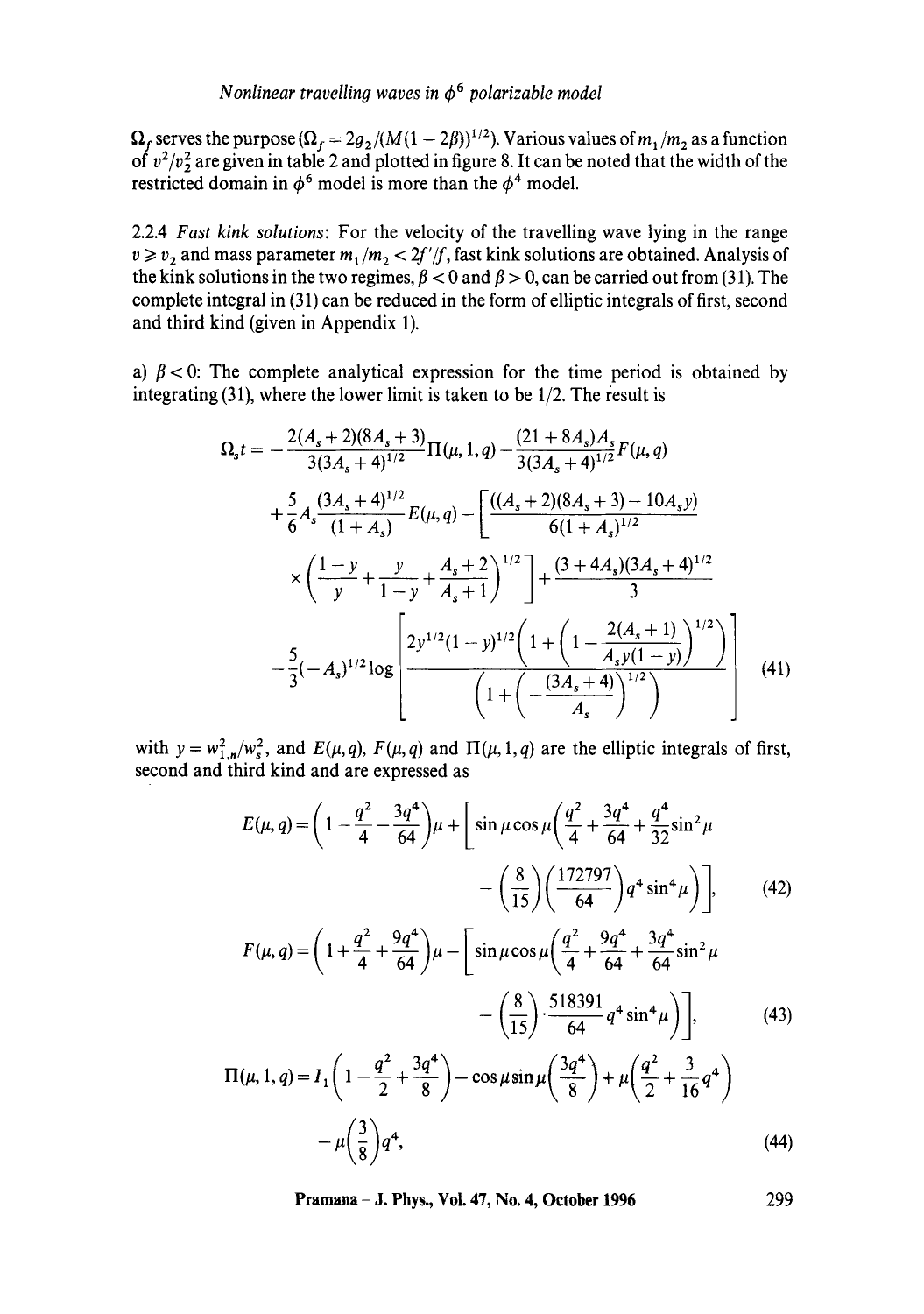

**Figure 9.**  $w_1$   $w_n$  plotted as a function of  $\Omega_n(t - (2an/v))$  for  $\beta < 0$ .



Figure 10. *w*<sub>1.n</sub>/*w*<sub>s</sub> plotted as a function of  $A_s^{1/2} \Omega_s (t - (2an/v))$  for  $\beta = \frac{4}{3}$ .

with

$$
I_1 = \left(1 - \frac{1}{2} + \frac{3}{8} + \frac{15}{48}\right) \tan^{-1}(\sin \mu) + \sin \mu \left(\frac{1}{2} + \frac{1}{8}\sin^2 \mu + \frac{3}{48}\right) \sin^4 \mu
$$
  
-  $\sin \mu \left(\frac{3}{8} + \frac{15}{48}\right)$ , (45)

where  $q^2 = -A_s/(3A_s + 4)$  and  $\mu = \arcsin(1 - 2y)$ .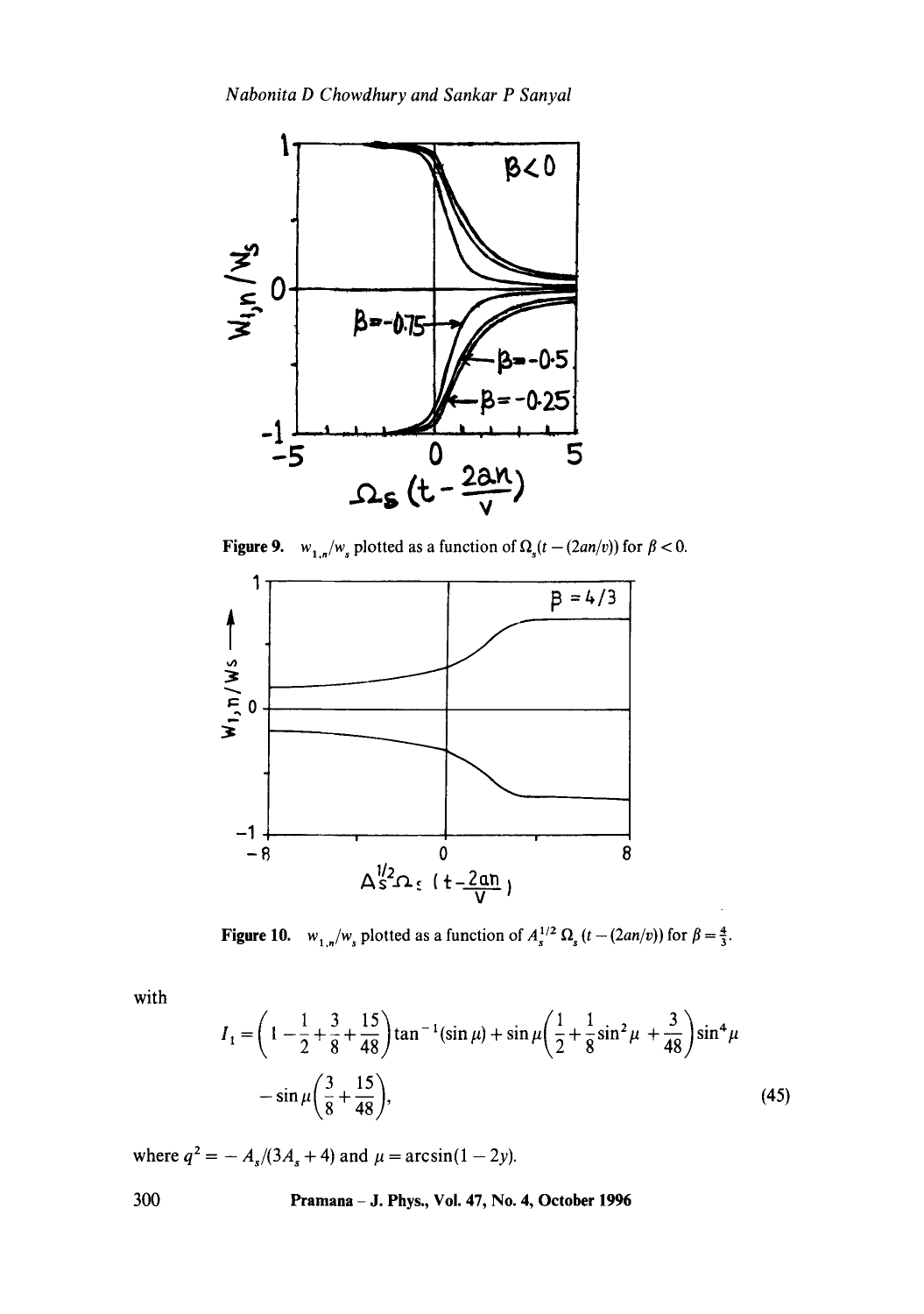Exact kink and antikink solutions are obtained from (41) and are shown in figure 9 in which  $w_{1,n}/w_s$  are plotted as a function of  $\Omega_s(t - 2an/v)$  for various values of  $\beta$  ( < 0).

It is seen from figure 5 that the potential becomes infinite near the origin for  $\beta$  < 0. In figure 9, kinks and antikinks are obtained in the  $\phi^6$  model in the regimes  $-1 < w_{1,n}/w_s < 0$  and  $0 < w_{1,n}/w_s < 1$ , respectively. The abscissa argument  $(t - 2an/v)$ has been conveniently multiplied by  $\Omega$ , which decides the divergence and convergence of the travelling wave at  $\pm w_s$  and 0. In the  $\phi^4$  treatment, only exact kink solutions are obtained in the limit  $w_{1,n}/w_s = -1$  to 1 for various values of  $A_f$  (i.e.  $2\beta/(1 - 2\beta)$ ) [4]. However using the  $\phi^6$ -polarization potential, we have obtained divergence in time at the origin, in addition to  $w_{1,n}/w_s = \pm 1$ , which is in contrast to the behaviour in the  $\phi^4$ -model.

b)  $\beta > 0$ : For  $\beta = \frac{4}{3}$  the expression for the time period is modified as

$$
A_s^{1/2} \Omega_s t = \frac{(6 + 19A_s + 8A_s^2)(A_s + 2)(3A_s + 4)}{12(A_s + 1)^2} \Pi(\mu, 1, q)
$$
  
+ 
$$
\left[ \frac{(12 + 17A_s + 8A_s^2)}{3} + \frac{5(3A_s + 4)A_s}{3(4_s + 1)} \right] F(\mu, q)
$$
  
+ 
$$
\frac{5}{6} \frac{A_s^2}{(1 + A_s)} E(\mu, q) + \frac{5}{6} \frac{A_s^{3/2}}{(1 + A_s)^{1/2}(1 - 2y)}
$$
  

$$
\times \left[ \frac{1 - \left(\frac{A_s}{A_s + 1}\right)y + \left(\frac{A_s}{A_s + 1}\right)y^2}{2y(1 - y)} \right]^{1/2}
$$
  
- 
$$
\frac{(3 + 7A_s + 4A_s^2)\left(\frac{A_s}{(1 + A_s)}\right)^{1/2}\left(1 - y + \frac{y}{1 - y} + \frac{A_s + 2}{A_s + 1}\right)}{3} - \frac{5}{3} A_s \left(\cos^{-1}\left(\frac{A_s y(1 - y)}{(A_s + 1)}\right)^{1/2}\right),
$$
(46)

where

$$
\mu = \arcsin\left(\frac{1 - \left(\frac{A_s}{A_s + 1}\right)y + \left(\frac{A_s}{A_s + 1}\right)y^2\right)^{1/2}}{(1 - 2y)}
$$

and

$$
q=2\bigg(\frac{A_s+1}{A_s}\bigg)^{1/2}.
$$

In figure 10, we have plotted  $w_{1,n}/w_s$  as a function of  $A_s^{1/2}\Omega_s(t-2an/v)$ . In this case the kink and antikink solutions are obtained in the opposite direction in the regimes  $-0.75 < w_1 N_w < 0.75$ .

(c)  $\beta = 0$ (*static limit*): The expression for the time period for slow solutions (i.e.,  $v \rightarrow 0$ ) takes a simpler form, since  $A<sub>s</sub>$  in this case is a small quantity. The slowly moving kink describing the motion of the domain along the diatomic chain is approximately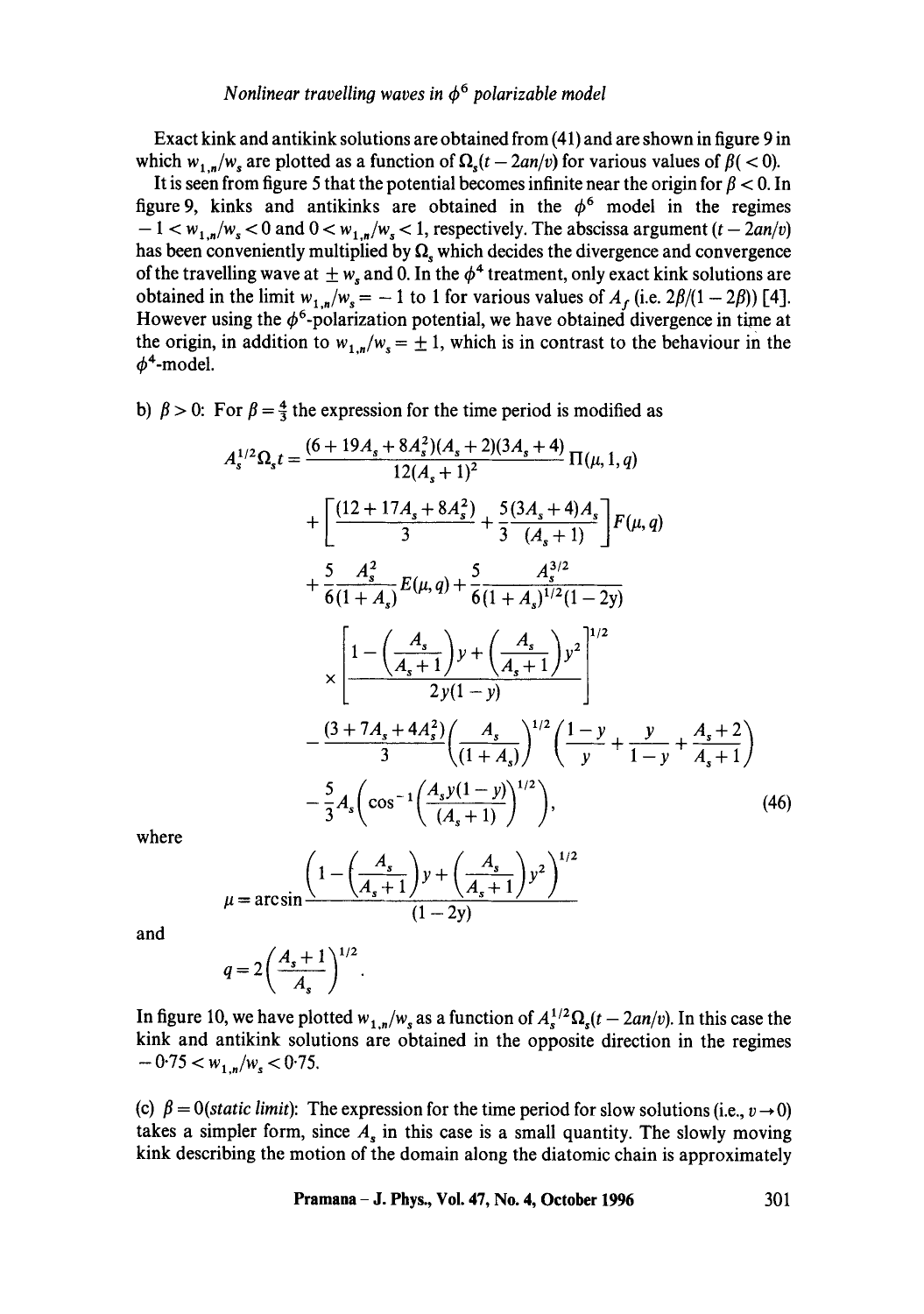

Figure 11. *W<sub>1,n</sub>*/*W<sub>s</sub>* plotted as a function of  $\Omega_s(t - (2an/v))$  for  $\beta = 0$ 

given by

$$
w_{1,n} = \left[ -\frac{g_4}{2g_6} \right]^{1/2} \sin\left(\arctan\left(\frac{1}{2}\Omega_s\left(t - \frac{2an}{v}\right)\right)\right),\tag{47}
$$

$$
u_{1,n} = -\frac{4g_2}{3m_1} \frac{1}{\Omega_s^2} w_{1,n},\tag{48}
$$

$$
u_{2,n} = \frac{2g_2}{3m_2} \frac{1}{\Omega_s^2} (w_{1,n} + w_{1,n-1}).
$$
\n(49)

The variation of  $w_{1,n}/w_s$  as a function of  $\Omega_s(t-(2an/v))$  is shown in figure 11. The shape of the static  $(\Omega_s \to 0)$  domain wall with the value of  $\Omega_s \sim \frac{2}{3} \gamma_s^{1/2} v/a$  is obtained as

$$
w_{1,n} = \left[ -\frac{g_4}{2g_6} \right]^{1/2} \sin\left(\arctan\frac{2}{3}\gamma_s^{1/2}n\right),\tag{50}
$$

$$
u_{1,n} = \frac{w_{1,n}}{\left(1 + \frac{2f'}{f}\right)},\tag{51}
$$

$$
u_{2,n} = \frac{(w_{1,n} + w_{1,n-1})}{\left(1 + \frac{f}{2f'}\right)},
$$
\n(52)

where the width of the static domain wall is given by

$$
2\left(\frac{3}{2\gamma_s^{1/2}}\right) = 2\left(-\frac{3f^*}{2g_2}\right)^{1/2} = 2\left(\frac{3f^*}{g_4}\right)^{1/2}\frac{1}{w_s} = 2\left(-\frac{3f^*}{2g_6}\right)^{1/2}\frac{1}{w_s}.\tag{53}
$$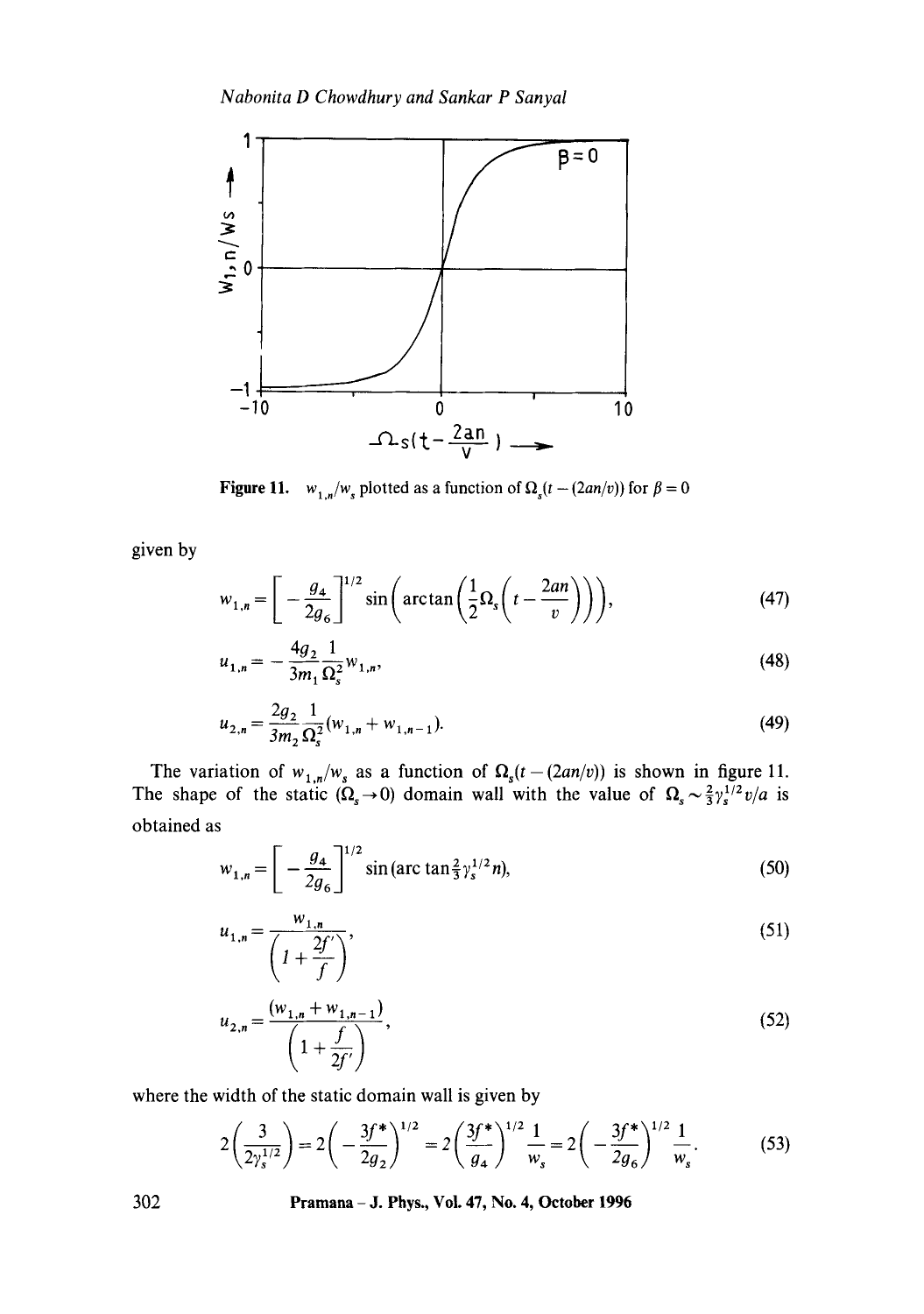| Parameters                              | Value $\lceil 12 \rceil$ |  |  |
|-----------------------------------------|--------------------------|--|--|
| $m_1(10^{-22} \text{g})$                | 1.549                    |  |  |
| $m_2(10^{-22} \text{ g})$               | 1.461                    |  |  |
| $f(10^4 \text{ g/s}^2)$                 | 14.405                   |  |  |
| $f'(10^4 \text{ g/s}^2)$                | 1.268                    |  |  |
| $g_2(10^4 \text{ g/s}^2)$               | $-2.629$                 |  |  |
| $g_4(10^{22} \text{g/cm}^2 \text{s}^2)$ | 0.904                    |  |  |
| $g_6(10^{40} \text{cm}^4 \text{s}^2)$   | $-0.086$                 |  |  |
| B                                       | 0.00025                  |  |  |
| $v/v_{\gamma}$                          | 0.3                      |  |  |

**Table** 3. Parameters for calculating the dipole moment per unit charge of  $SrTiO<sub>3</sub>$ .

As the velocity of the travelling wave increases from static value to  $v_1$  or  $v_2/((1-2\gamma_{\phi})^{1/2})$ , the width of the moving kink decreases from the static value (eq. (53)) to zero. The width of the moving kink as a function of  $v$  is given by

$$
\Gamma_s = 2 \cdot \frac{3}{2} \frac{\left(1 - \frac{v^2}{v_1^2}\right)^{1/2} \left(1 - \frac{v^2}{v_2^2} (1 - 2\gamma_{\phi_s})\right)^{1/2}}{\left(1 - \frac{v^2}{v_0^2}\right)^{1/2}} \cdot \frac{1}{\gamma_s^{1/2}},
$$
\n(54)

where

$$
v_0 = \frac{a(2f + 4f')}{(m_1 + m_2)^{1/2}}
$$
\n(55)

is the transverse sound velocity. As far as the size of the static domain is concerned, it has been found that the width of the static domain in  $\phi^6$ -polarizable model is 1.225 times larger than that of the  $\phi^4$  model.

The various nonlinear excitations obtained in the regimes  $\beta$  >, < 0 are found to carry large amount of energy as compared to  $\phi^4$  model. The total dipole moment per unit charge of the system is

$$
p_s = \frac{v w_s}{2a} \cdot \frac{1}{\Omega_s} \int \frac{w_{1,n}}{w_s} d\xi, \tag{56}
$$

where  $\zeta$  is a dimensionless variable and can be taken as  $(2a/v)\Omega_s(w_{1,n}/w_s)$ . It is very difficult to obtain the exact analytical expression for  $w_{1,n}/w_s$  as a function of  $(\Omega_s t)$  for  $\beta$  < 0 (eq. (41)) and  $(A_s^{1/2} \Omega_s t)$  for  $\beta > \frac{4}{3}$  (eq. (46)), as the equations (41) and (46) are complicated.

For SrTiO<sub>3</sub>, Bilz *et al* [2] have calculated the ratio  $v/v_2$  ( $v_2 \equiv a(2f/m_2)^{1/2}$ ) to be equal to 0.3. This value has been obtained by fitting the parameters to the experimental phonon frequencies in the self-consistent phonon approximation  $\lceil 2 \rceil$ . The parameter  $\beta$  is obtained by using the values of  $g_2$ , f and  $v/v_2$  in (12). In the present  $\phi^6$ -polarization model, for SrTiO<sub>3</sub>, the model parameters  $(m_1, m_2, f, f', g_2)$  and  $g_4$ ) are taken from [12] shown in table 3. These parameters are obtained by fitting the experimental data [13]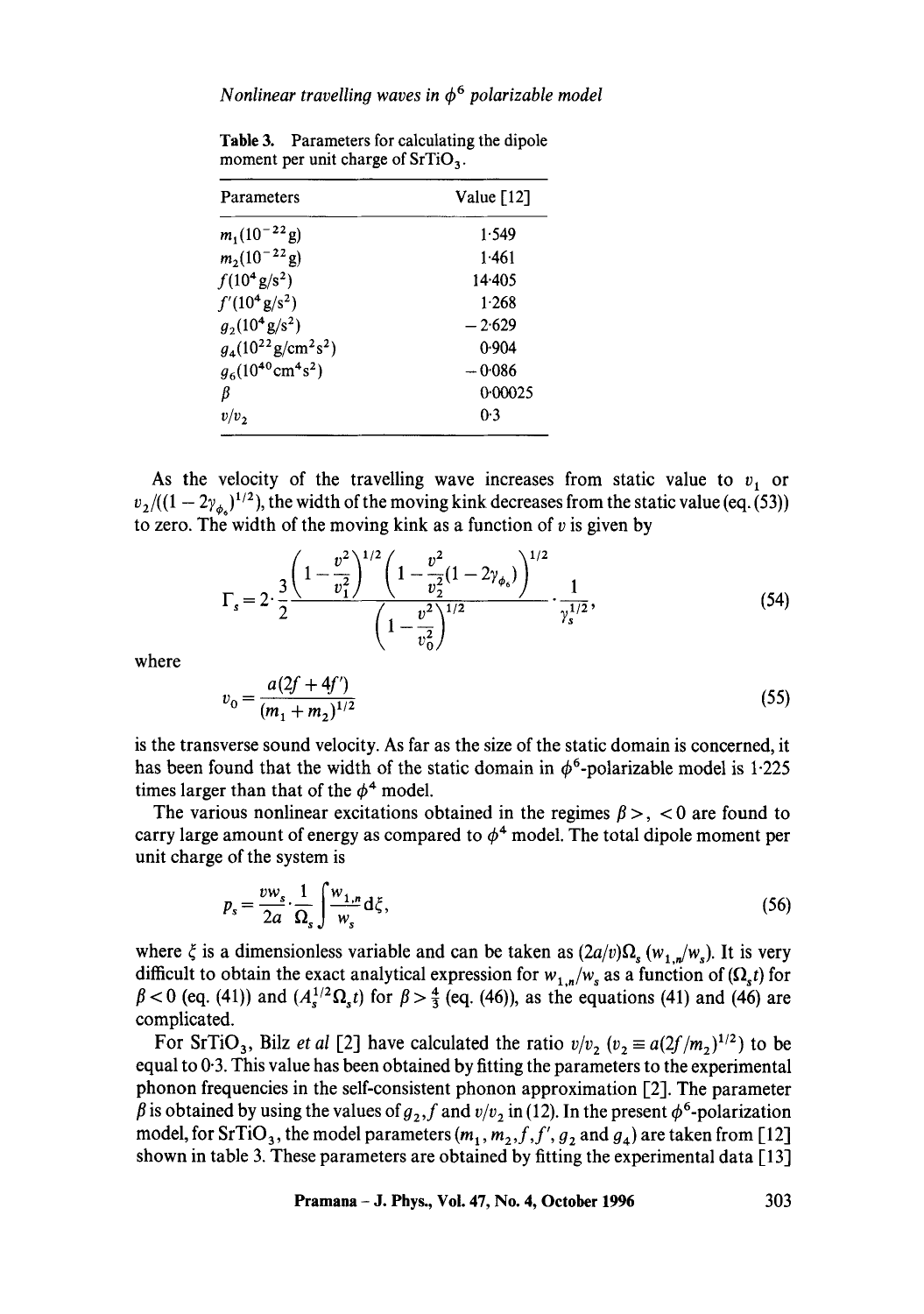on the phonon dispersion curves of SrTiO<sub>3</sub>. For  $v/v_2 = 0.3$ , the value of  $\beta$  in SrTiO<sub>3</sub> obtained is 0.00025, whose value lies in the range  $0 < \beta < 1/3$ . For  $0 < \beta < 1/3$ , the solution for the time period becomes

$$
\Omega_{s}t = -\frac{(6+19A_{s}+8A_{s}^{2})(3A_{s}+4)}{6(A_{s}+2)(A_{s}+1)^{1/2}}\Pi(\mu,1,q)
$$
\n
$$
+\left(-\frac{(6+19A_{s}+8A_{s}^{2})(A_{s}+2)^{3/2}(3A_{s}+4)}{12(A_{s}+1)^{3/2}}+\frac{(3-A_{s})}{3(1+A_{s})^{1/2}}\right)
$$
\n
$$
-\frac{5A_{s}(3A_{s}+4)}{12(1+A_{s})^{3/2}}\Big)F(\mu,q)+\frac{5\sqrt{2}A_{s}}{6(1+A_{s})^{1/2}}E(\mu,q)
$$
\n
$$
-\frac{5A_{s}(1-2y)}{6(1+A_{s})^{1/2}}\left(\frac{(A_{s}+1)}{2y(1-y)(1+A_{s}-yA_{s}+A_{s})^{2}}\right)^{1/2}
$$
\n
$$
+\frac{(3+7A_{s}+4A_{s}^{2})}{3(1+A_{s})^{1/2}}\left(\left(\frac{3A_{s}+4}{A_{s}+1}\right)^{1/2}-\left(\frac{1-y}{y}+\frac{y}{1-y}+\frac{A_{s}+2}{A_{s}+1}\right)^{1/2}\right)
$$
\n
$$
-\frac{5}{3}(-A_{s})^{1/2}\log\left[\frac{2y^{1/2}(1-y)^{1/2}\left(1+\left(1-\frac{2(A_{s}+1)}{A_{s}y(1-y)}\right)^{1/2}\right)}{\left(1+\left(-\frac{(3A_{s}+4)}{A_{s}}\right)^{1/2}\right)}\right].
$$
\n(57)

As the equation is complicated, we chose an alternative method for calculating the dipole moment. We have obtained the corresponding numerical values of  $w_{1,n}/w_s$  by changing the values of  $(\Omega, t)$  in small increments from  $-\infty$  to  $\infty$ . Using standard numerical integration techniques we have then computed the integral  $\int w/w_s d\xi$ .

Benedek *et al* [4] have found that for this value of velocity ratio, the dipole moment per unit charge in the  $\phi^4$  model equals to 6.3 nm, which is a large value compared to the polarization induced by ordinary optical phonons. In our model treatment, the dipole moment per unit charge is obtained as 13.325 nm. Thus it is found that the polarization induced by anharmonic phonons in the  $\phi^6$ -model carry very large amount of energy as compared to the  $\phi^4$ -model for a particular value of the velocity parameter  $\beta$ .

#### **3. Conclusion**

The present diatomic linear chain model with nonlinear polarizability of sixth order predicts very interesting nonlinear features like the static periodic waves, statics and dynamics of the domain walls, kink and antikink solutions and the existence of the travelling pulse excitons. The pulse excitons are found to carry a large amount of dipole moment for specific relative core-shell displacement, at which the potential energy becomes maximum. We have extended the treatment of Benedek *et al* [41, in which they have considered the nonlinear polarizability of the order four.

We have presented a complete analysis of the travelling wave solutions in a diatomic lattice, in the continuum limit for an anharmonic sixth order polarization potential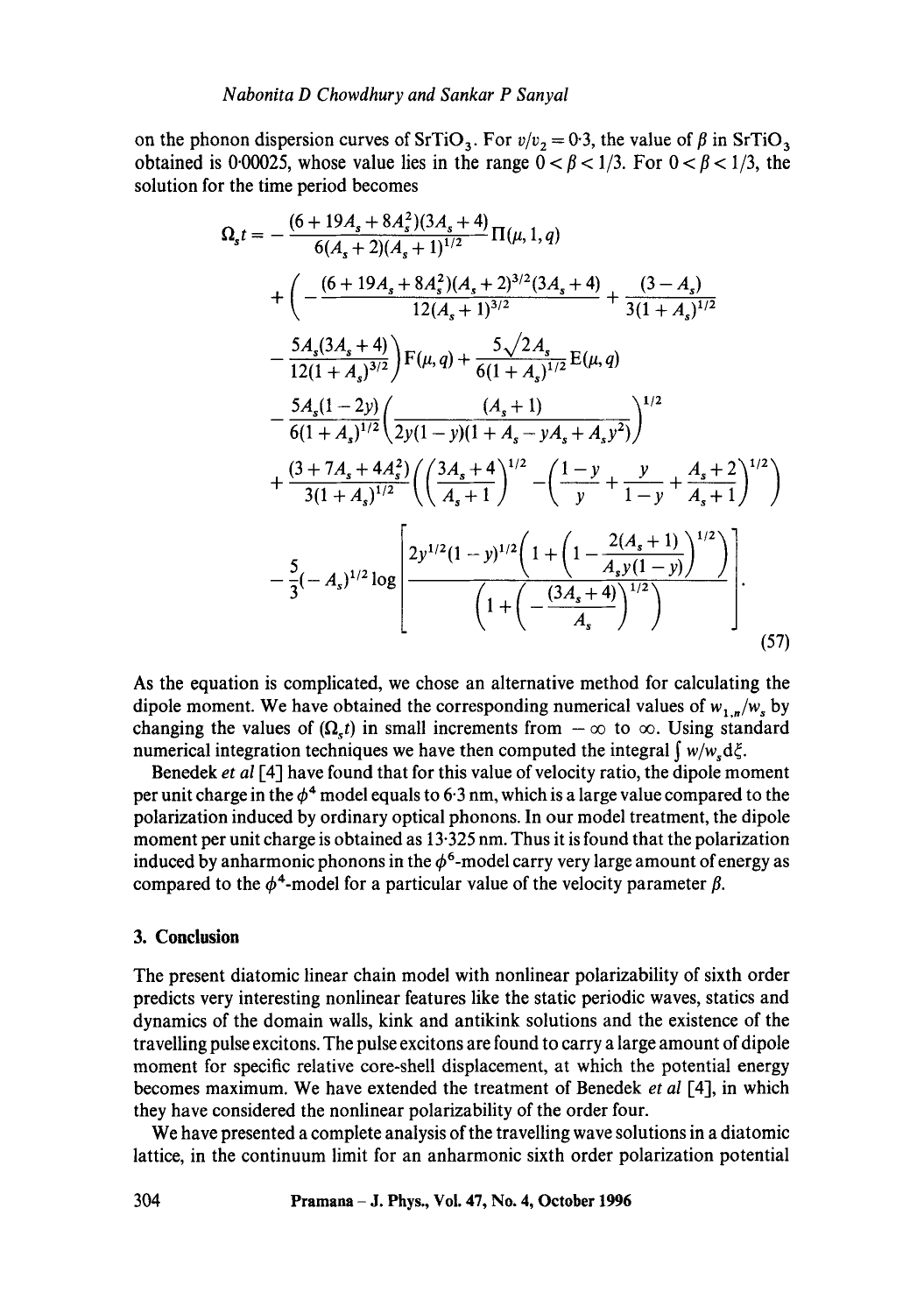$(\phi^6)$ . We have also investigated the periodic and nonperiodic solutions in the limit  $g_4^2 = 4g_2 g_6$ . As compared to the  $\phi^4$  model [4], we have obtained two types of periodic travelling wave solutions. The sixth order periodic wave amplitudes are found to be identical with the amplitudes obtained in the monoatomic chain with an on-site polarizable potential of sixth order. Regarding nonperiodic solutions, we have obtained kink, antikink and excitons, depending upon different values of the mass ratio and velocity parameter. In our analysis, we have estimated the dipole moment per unit charge for SrTiO<sub>3</sub> for a standard value of velocity ratio  $v/v_2$ .

The present analytical treatment of the travelling wave solutions can be applied to the study of structural phase transition induced nonlinear dynamical excitations in many biological systems like  $\alpha$ -double helix, optical modes of DNA and the materials having hydrogen bonded networks. The cooperative biological phenomena are caused due to the coherent excitations of the nonlinear polar modes in the form of ferroelectric groups. This type of study will help in understanding the nature of many phenomena like transport of ions, energy and the polarization inside biological membranes [14].

**Appendix I** 

$$
\Omega_{s}t = \left(1 + \frac{4A_{s}}{3}\right) \int_{1/2}^{y} \left[ \frac{1}{(1-y)^{1/2}y^{1/2}(y-1)(1+A_{s}(1-y+y^{2}))^{1/2}} \right] dy
$$
  
\n
$$
-2A_{s} \int_{1/2}^{y} \left[ \frac{y^{1/2}}{(1-y)^{1/2}(y-1)(1+A_{s}(1-y+y^{2}))^{1/2}} \right] dy
$$
  
\n
$$
+ \frac{5}{3}A_{s} \int_{1/2}^{y} \left[ \frac{y^{3/2}}{(1-y)^{1/2}(y-1)(1+A_{s}(1-y+y^{2}))^{1/2}} \right] dy
$$
  
\n
$$
= \frac{(6+19A_{s}+8A_{s}^{2})}{6\sqrt{2(1+A_{s})^{1/2}}} \int_{1}^{z} \frac{z dz}{(z-1)^{1/2}(z+1)^{1/2} \left(z+\frac{(A_{s}+2)}{2(A_{s}+1)}\right)^{1/2}}
$$
  
\n
$$
+ \frac{(3-A_{s})}{3\sqrt{2(1+A_{s})^{1/2}}} \int_{1}^{z} \frac{dz}{(z-1)^{1/2}(z+1)^{1/2} \left(z+\frac{(A_{s}+2)}{2(A_{s}+1)}\right)^{1/2}}
$$
  
\n
$$
- \frac{5A_{s}}{6\sqrt{2(1+A_{s})^{1/2}}} \int_{1}^{z} \frac{(z-1)^{1/2} dz}{(z+1)^{1/2} \left(z+\frac{(A_{s}+2)}{2(A_{s}+1)}\right)^{1/2}}
$$
  
\n
$$
+ \frac{(3+7A_{s}+4A_{s}^{2})}{3(1+A_{s})^{1/2}} \left[ \left(\frac{3A_{s}+4}{A_{s}+1}\right)^{1/2} - \left(\frac{(1-y)}{y} + \frac{y}{(1-y)} + \frac{A_{s}+2}{A_{s}+1}\right)^{1/2} \right]
$$
  
\n
$$
+ \frac{5A_{s}}{6\sqrt{2(1+A_{s})^{1/2}}} \int_{1}^{z} \frac{dz}{(z+1)\left(z+\frac{(A_{s}+2)}{2(A_{s}+1)}\right)^{1/2}}, \qquad (A1)
$$

since  $z = \frac{1}{2}[(1 - y)/y) + y/(1 - y)].$ 

The first three integrals in (A1) are known as elliptic integrals. The expression can be reduced to square roots of third and fourth degree polynomial and their products with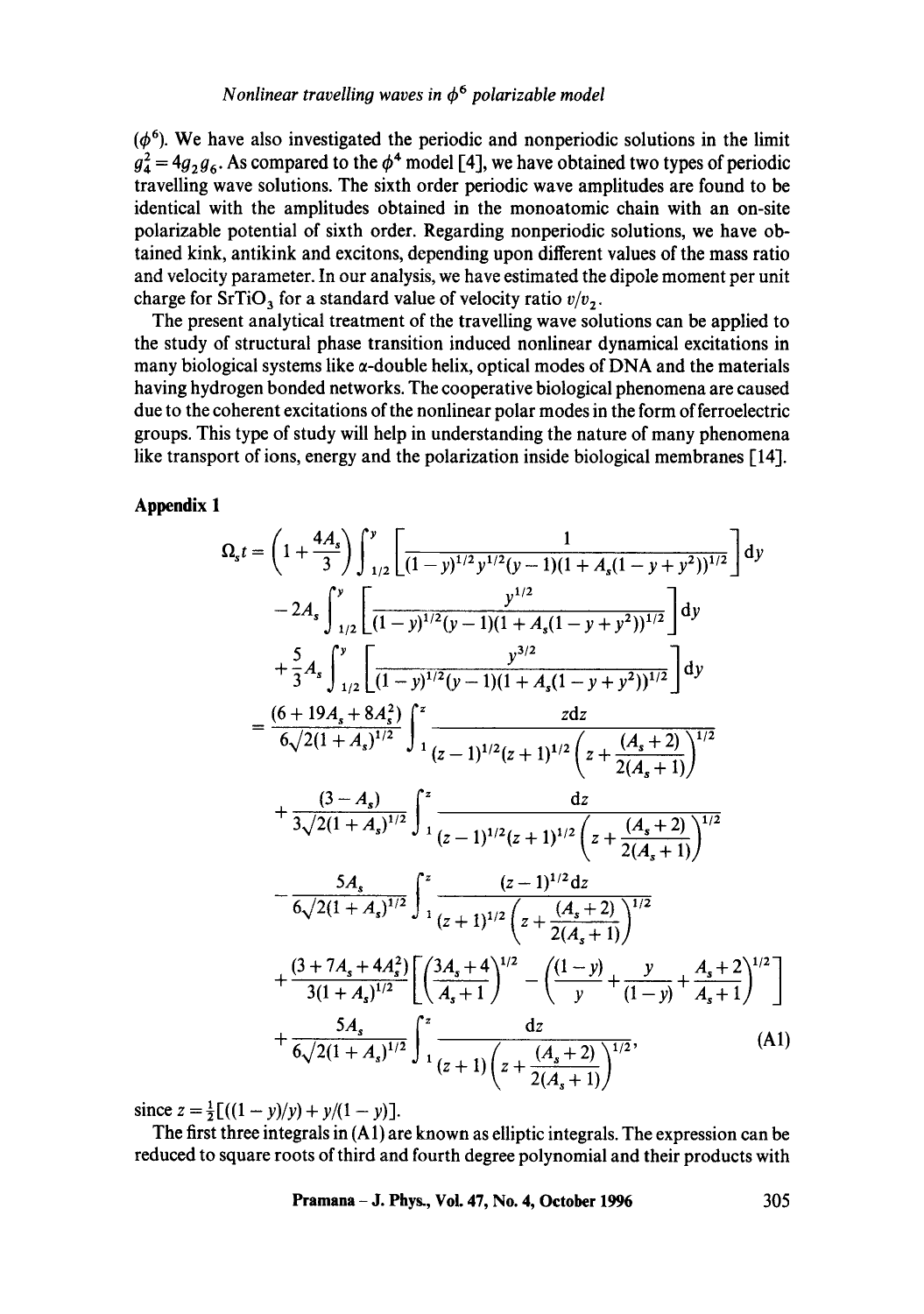rational functions

$$
\mu = \arcsin\left(\frac{u-a}{u-b}\right)^{1/2}
$$
 and  $q = \left(\frac{b-c}{a-c}\right)^{1/2}$ 

for the integral

$$
\int_{\alpha}^{u} \frac{dz}{(z-a)^{1/2}(z-b)^{1/2}(z-c)^{1/2}} = \frac{2}{(a-c)^{1/2}} F(\mu, q) \qquad [u > a > b > c],
$$
  

$$
\int_{\alpha}^{u} \frac{zdz}{(z-a)^{1/2}(z-b)^{1/2}(z-c)^{1/2}} = \frac{2}{b(a-c)^{1/2}} [a(a-b)\Pi(\mu, 1, q) + b^{2} F(\mu, q)] \qquad [u > a > b > c],
$$
  

$$
\int_{\alpha}^{u} \frac{(z-a)^{1/2}dz}{(z-b)^{1/2}(z-c)^{1/2}} = -2(a-c)^{1/2} E(\mu, q) + 2 \left[ \frac{(u-a)(u-c)}{(u-b)} \right]^{1/2}
$$
  
[u > a > b > c].

 $E(\mu, q)$ ,  $F(\mu, q)$  and  $\Pi(\mu, 1, q)$  are the elliptic integrals of first, second and third kind. For  $\beta$  < 0:  $a = 1$ ,  $b = -1$ ,  $c = -(A_s + 2)/2(A_s + 1)$ ,  $u = z$ ;  $\beta \ge 4/3$ :  $a = -(A_s + 2)/2(A_s + 1)$ ,  $b = 1$ ,  $c = -1$ ,  $u = z$ ; and  $0 < \beta < \frac{1}{3}$ :  $a = 1$ ,  $b = -(A_s + 2)/2(A_s + 1)$ ,  $c = -1$ ,  $u = z$ .

The last term in (A1) has its value as

$$
-\frac{5}{3}A_s \left(\cos^{-1}\left(\frac{A_s y(1-y)}{(A_s+1)}\right)^{1/2} - \cos^{-1}1\right) \text{ for } \beta = 4/3
$$

and

$$
-\frac{5}{3}(-A_s)^{1/2}\log\left[\frac{2y^{1/2}(1-y)^{1/2}\left(1+\left(1-\frac{2(A_s+1)}{A_sy(1-y)}\right)^{1/2}\right)}{\left(1+\left(-\frac{(3A_s+4)}{A_s}\right)^{1/2}\right)}\right]
$$

for  $\beta < 0$  and  $0 < \beta < 1/3$ .

## **Acknowledgements**

Authors acknowledge the work of A Bussmann-Holder, H Bilz and H Buttner. One of the authors (NDC) acknowledges the financial support of CSIR in the form of Research Associateship. SPS is grateful to UGC for Career Award, financial assistance from UGC, CSIR, DST, New Delhi and DAE, Bombay.

## **References**

- [1] R Migoni, H Bilz and D Baurele, *Phys. Rev. Lett.* 37, 1155 (1976)
- J A Krumhansl and J R Schrieffer, *Phys. Rev.* BI1, 3535 (1975)
- [2] H Bilz, A Bussmann-Holder, G Benedek, H Buttner, D Strausch, *Ferroelectrics* 25, 339 (1980)

H Buttner, in *Nonlinear phenomena at phase transitions and instabilities* edited by T Riste (Plenum, 1981)